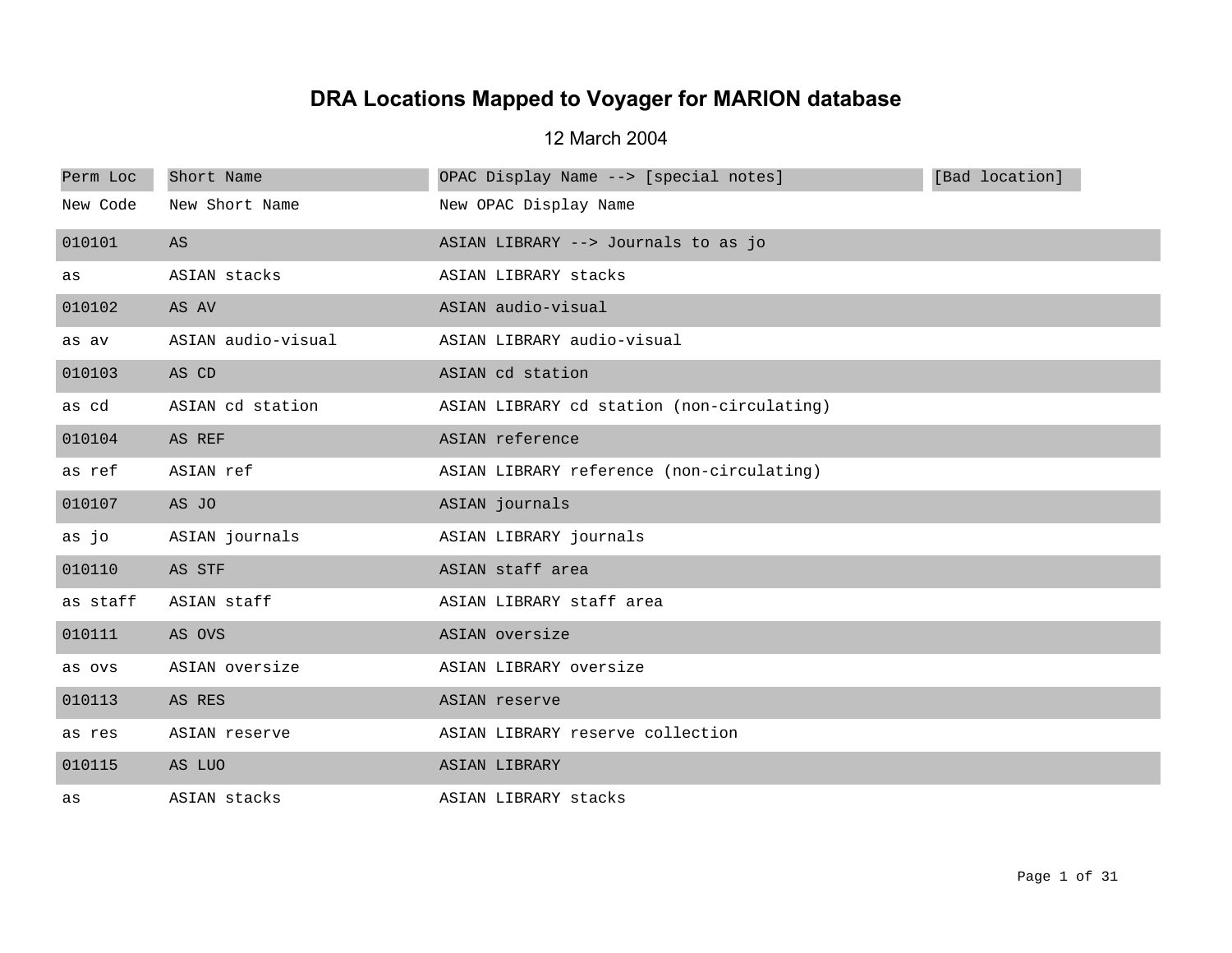| Perm Loc  | Short Name                        | OPAC Display Name --> [special notes]                     | [Bad location]      |
|-----------|-----------------------------------|-----------------------------------------------------------|---------------------|
| New Code  | New Short Name                    | New OPAC Display Name                                     |                     |
| 010140    | AS ID                             | ASIAN Indic                                               |                     |
| as ind    | ASIAN Indic                       | ASIAN LIBRARY Indic collection                            |                     |
| 010142    | AS IDR                            | ASIAN Indic reference                                     |                     |
| as ind re | ASIAN Indic ref                   | ASIAN LIBRARY Indic reference (non-circulating)           |                     |
| 010143    | AS PP                             | ASIAN Puban collection                                    |                     |
| as puban  | ASIAN Puban                       | ASIAN LIBRARY Puban collection (non-circulating)          |                     |
| 010144    | AS PPR                            | ASIAN Puban rare books                                    |                     |
| as puban  | ASIAN Puban                       | ASIAN LIBRARY Puban collection (non-circulating)          |                     |
| 010145    | AS RAR                            | ASIAN rare books                                          |                     |
| as rare   | ASIAN rare                        | ASIAN LIBRARY rare books (non-circulating)                |                     |
| 010146    | AS SEA                            | ASIAN Southeast Asian coll                                |                     |
| as sea    | ASIAN SE Asian                    | ASIAN LIBRARY Southeast Asian collection                  |                     |
| 010147    | AS SEA1                           | ASIAN Southeast Asian ref                                 |                     |
| as sea re | ASIAN SE Asian ref                | ASIAN LIBRARY Southeast Asian reference (non-circulating) |                     |
| 010148    | AS SEA2                           | ASIAN Southeast Asian journals                            |                     |
|           | as sea jo ASIAN SE Asian journals | ASIAN LIBRARY Southeast Asian journals                    |                     |
| 010201    | <b>BIB</b>                        | <b>BIBLIOGRAPHY</b>                                       | <b>Bad location</b> |
| cleanup   | <b>CLEANUP</b>                    | Data cleanup location                                     |                     |
| 010301    | <b>BMB</b>                        | BMB LIBRARY 700 W 10th --> Journals to bmb jo             |                     |
| bmb       | BMB stacks                        | BMB LIBRARY 700 W 10th stacks                             |                     |
| 010303    | BMB CD                            | BMB 700 W 10th cd station                                 |                     |
| circ bmb  | BMB circ                          | BMB LIBRARY 700 W 10th circulation desk                   |                     |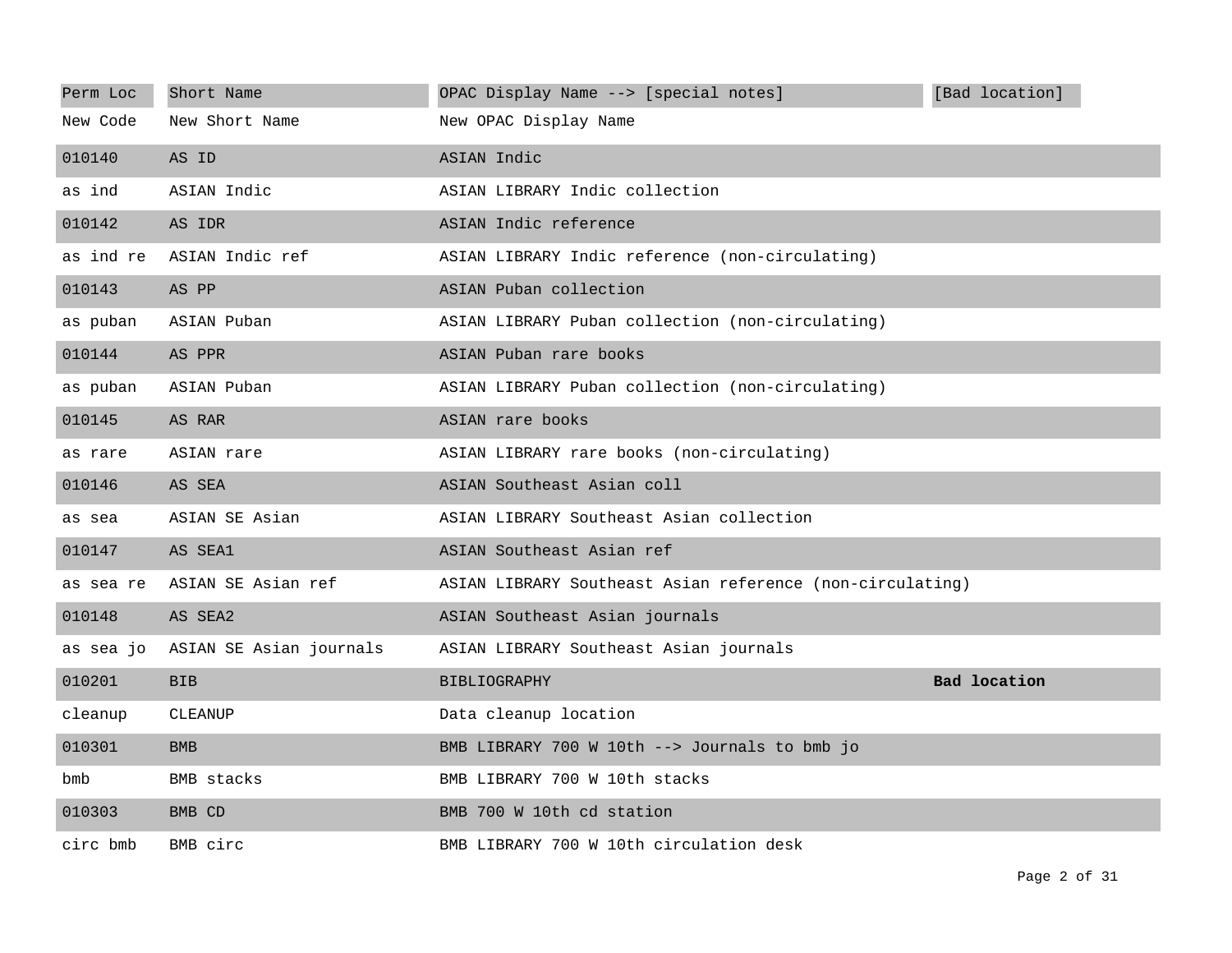| Perm Loc | Short Name             | OPAC Display Name --> [special notes]                   | [Bad location] |
|----------|------------------------|---------------------------------------------------------|----------------|
| New Code | New Short Name         | New OPAC Display Name                                   |                |
| 010304   | BMB REF                | BMB 700 W 10th reference                                |                |
| bmb ref  | BMB ref                | BMB LIBRARY 700 W 10th reference (non-circulating)      |                |
| 010305   | BMB VF                 | BMB 700 W 10th vertical file                            |                |
| cleanup  | CLEANUP                | Data cleanup location                                   |                |
| 010307   | BMB JO                 | BMB LIBRARY 700 W 10th                                  |                |
| bmb jo   | BMB journals           | BMB LIBRARY 700 W 10th journals (non-circulating)       |                |
| 010342   | BMB RDH                | BMB 700 W 10th ref directory                            |                |
| bmb ref  | BMB ref                | BMB LIBRARY 700 W 10th reference (non-circulating)      |                |
| 010401   | <b>DLAM</b>            | DAVID LAM LIBRARY --> Videos to dlam av                 |                |
| dlam     | DAVID LAM stacks       | DAVID LAM LIBRARY stacks                                |                |
| 010402   | DLAM AV                | DAVID LAM audio-visual                                  |                |
| dlam av  | DAVID LAM audio-visual | DAVID LAM LIBRARY audio-visual                          |                |
| 010403   | DLAM CD                | DAVID LAM cd station                                    |                |
| dlam cd  | DAVID LAM cd station   | DAVID LAM LIBRARY cd station (non-circulating)          |                |
| 010404   | DLAM REF               | DAVID LAM reference                                     |                |
| dlam ref | DAVID LAM ref          | DAVID LAM LIBRARY reference (non-circulating)           |                |
| 010405   | DLAM VF                | DAVID LAM vertical file                                 |                |
| cleanup  | CLEANUP                | Data cleanup location                                   |                |
| 010406   | DLAM IA                | DAVID LAM indexes&abstracts                             |                |
| dlam ia  | DAVID LAM i&a          | DAVID LAM LIBRARY indexes & abstracts (non-circulating) |                |
| 010407   | DLAM JO                | DAVID LAM journals                                      |                |
| dlam jo  | DAVID LAM journals     | DAVID LAM LIBRARY journals (non-circulating)            |                |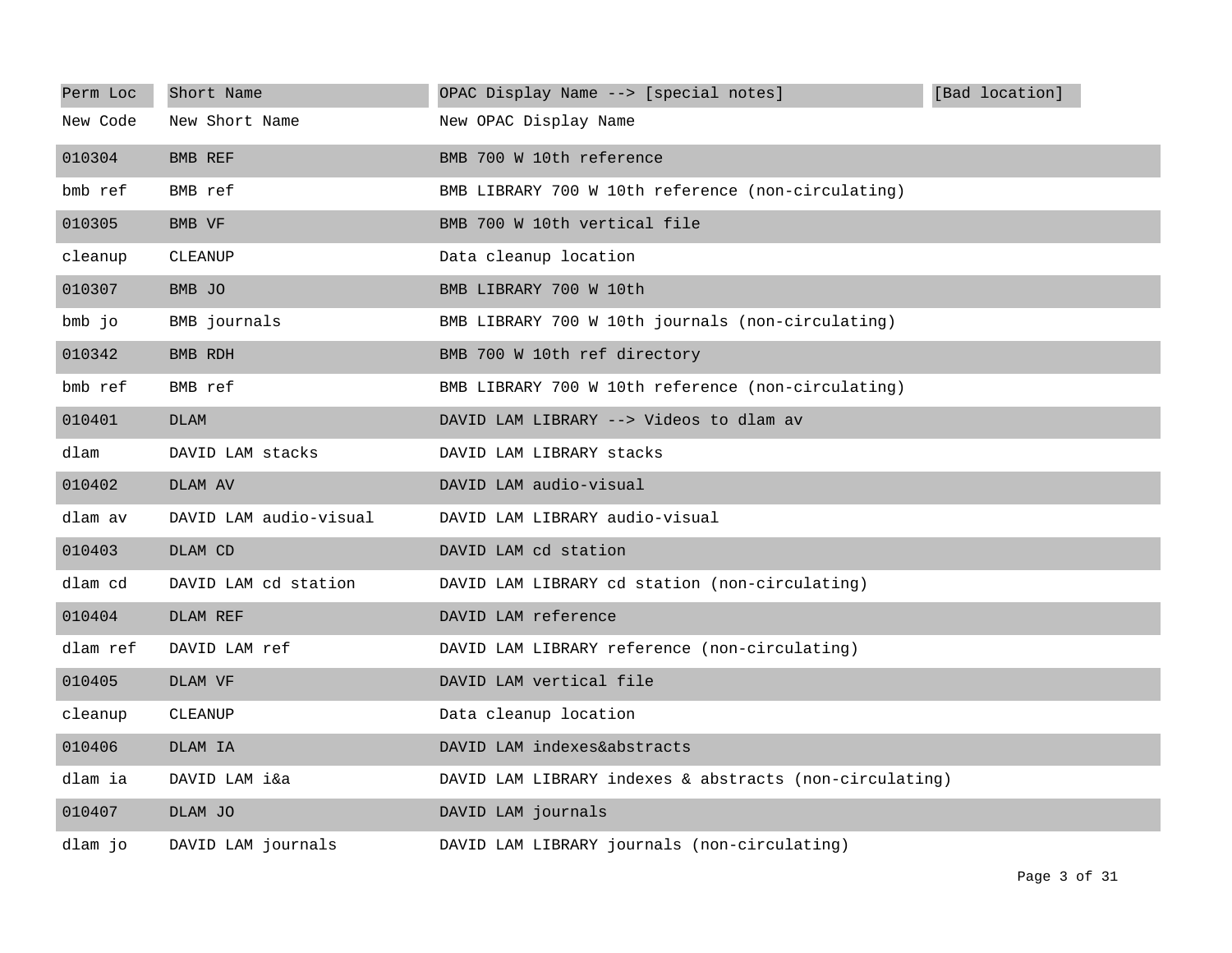| Perm Loc  | Short Name             | OPAC Display Name --> [special notes]          | [Bad location] |
|-----------|------------------------|------------------------------------------------|----------------|
| New Code  | New Short Name         | New OPAC Display Name                          |                |
| 010408    | DLAM MIC               | DAVID LAM microforms                           |                |
| dlam micr | DAVID LAM microforms   | DAVID LAM LIBRARY microforms                   |                |
| 010409    | DLAM NEW               | DAVID LAM newspapers                           |                |
| dlam news | DAVID LAM newspapers   | DAVID LAM LIBRARY newspapers                   |                |
| 010410    | DLAM STF               | DAVID LAM staff area                           |                |
| circ dlam | DAVID LAM circ         | DAVID LAM LIBRARY circulation desk             |                |
| 010415    | DLAM LUO               | DAVID LAM LIBRARY                              |                |
| dlam      | DAVID LAM stacks       | DAVID LAM LIBRARY stacks                       |                |
| 010440    | DLAM GOV               | DAVID LAM govt pubs                            |                |
| dlam gp   | DAVID LAM gov pubs     | DAVID LAM LIBRARY gov pubs                     |                |
| 010441    | DLAM STC               | DAVID LAM Stats Canada                         |                |
| dlam stat | DAVID LAM Stats Canada | DAVID LAM LIBRARY Statistics Canada            |                |
| 010501    | <b>DISC</b>            | <b>DISCARD</b>                                 |                |
| cleanup   | <b>CLEANUP</b>         | Data cleanup location                          |                |
| 010601    | EL.                    | EDUCATION LIBRARY                              |                |
| el        | EDUCATION stacks       | EDUCATION LIBRARY stacks                       |                |
| 010603    | EL CD                  | EDUCATION cd station                           |                |
| el cd     | EDUCATION cd station   | EDUCATION LIBRARY cd station (non-circulating) |                |
| 010604    | EL REF                 | EDUCATION reference                            |                |
| el ref    | EDUCATION ref          | EDUCATION LIBRARY reference (non-circulating)  |                |
| 010607    | EL JO                  | EDUCATION journals                             |                |
| el jo     | EDUCATION journals     | EDUCATION LIBRARY journals (non-circulating)   |                |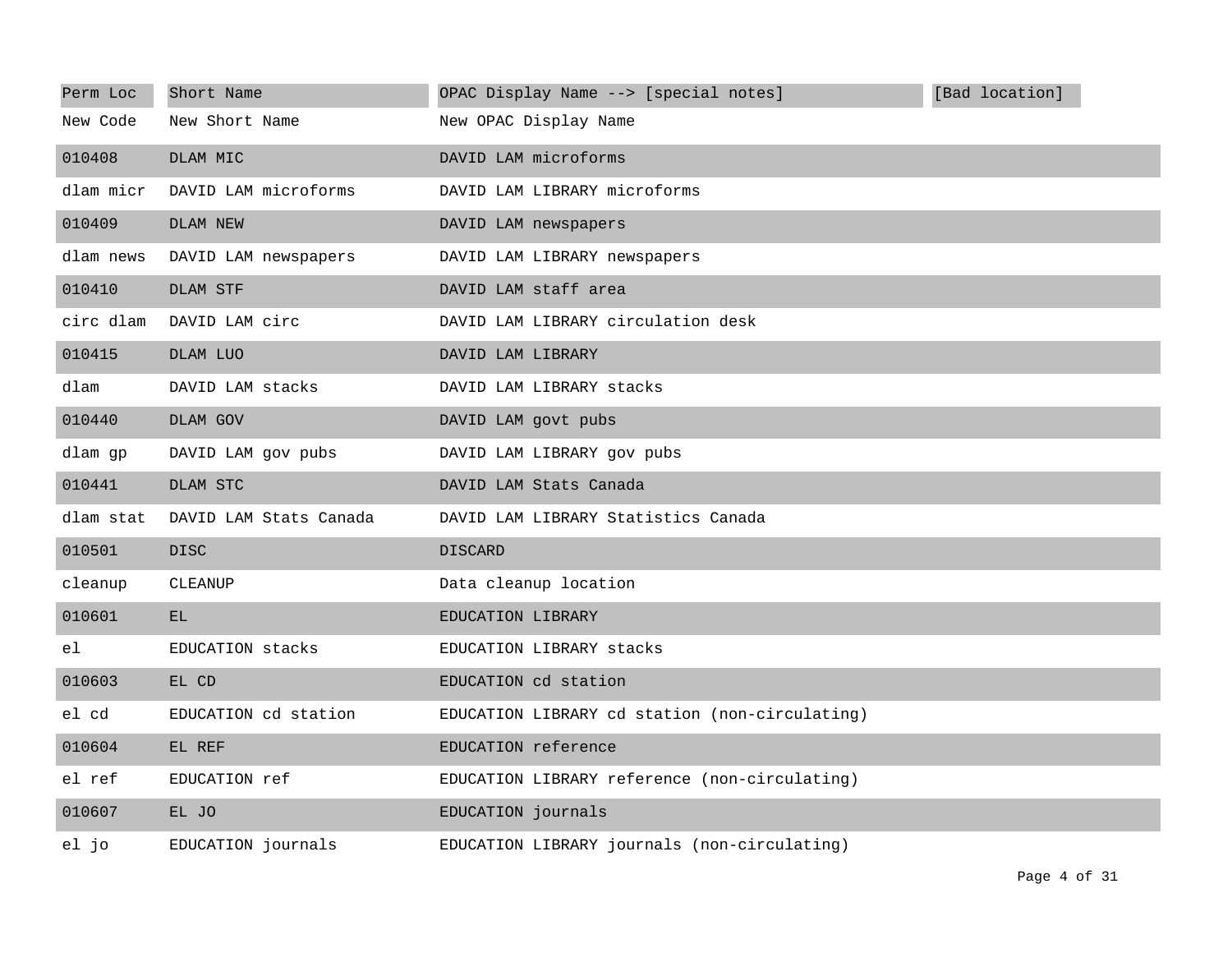| Perm Loc  | Short Name              | OPAC Display Name --> [special notes]               | [Bad location] |
|-----------|-------------------------|-----------------------------------------------------|----------------|
| New Code  | New Short Name          | New OPAC Display Name                               |                |
| 010608    | EL MIC                  | EDUCATION microforms                                |                |
| el micro  | EDUCATION microforms    | EDUCATION LIBRARY microforms                        |                |
| 010611    | EL OVS                  | EDUCATION oversize                                  |                |
| el ovs    | EDUCATION oversize      | EDUCATION LIBRARY oversize                          |                |
| 010613    | EL RES                  | EDUCATION reserve room                              |                |
| el res    | EDUCATION reserve       | EDUCATION LIBRARY reserve collection                |                |
| 010640    | EL BF                   | EDUCATION backfile                                  |                |
| el jo     | EDUCATION journals      | EDUCATION LIBRARY journals (non-circulating)        |                |
| 010641    | EL CCB                  | EDUCATION Cdn childrens books                       |                |
| el ccbc   | EDUCATION Cdn Child Bks | EDUCATION LIBRARY Cdn Childrens Book Ctr collection |                |
| 010642    | EL BC AU                | EDUCATION BC authors                                |                |
| el bc au  | EDUCATION BC authors    | EDUCATION LIBRARY BC authors                        |                |
| 010643    | EL FR                   | EDUCATION French                                    |                |
| el french | EDUCATION French        | EDUCATION LIBRARY French collection                 |                |
| 010645    | EL HIST                 | EDUCATION historical collect.                       |                |
| el hist   | EDUCATION hist textbks  | EDUCATION LIBRARY historical textbooks collection   |                |
| 010646    | EL VID                  | EDUCATION videos                                    |                |
| el videos | EDUCATION videos        | EDUCATION LIBRARY videos                            |                |
| 010801    | <b>EXT</b>              | EXTENSION Koerner reserve room                      |                |
| kr res    | KOERNER reserve         | KOERNER LIBRARY reserve collection (Floor 3)        |                |
| 010810    | EXT STF                 | EXTENSION staff area                                |                |
| ext staff | EXTENSION staff         | EXTENSION LIBRARY staff area                        |                |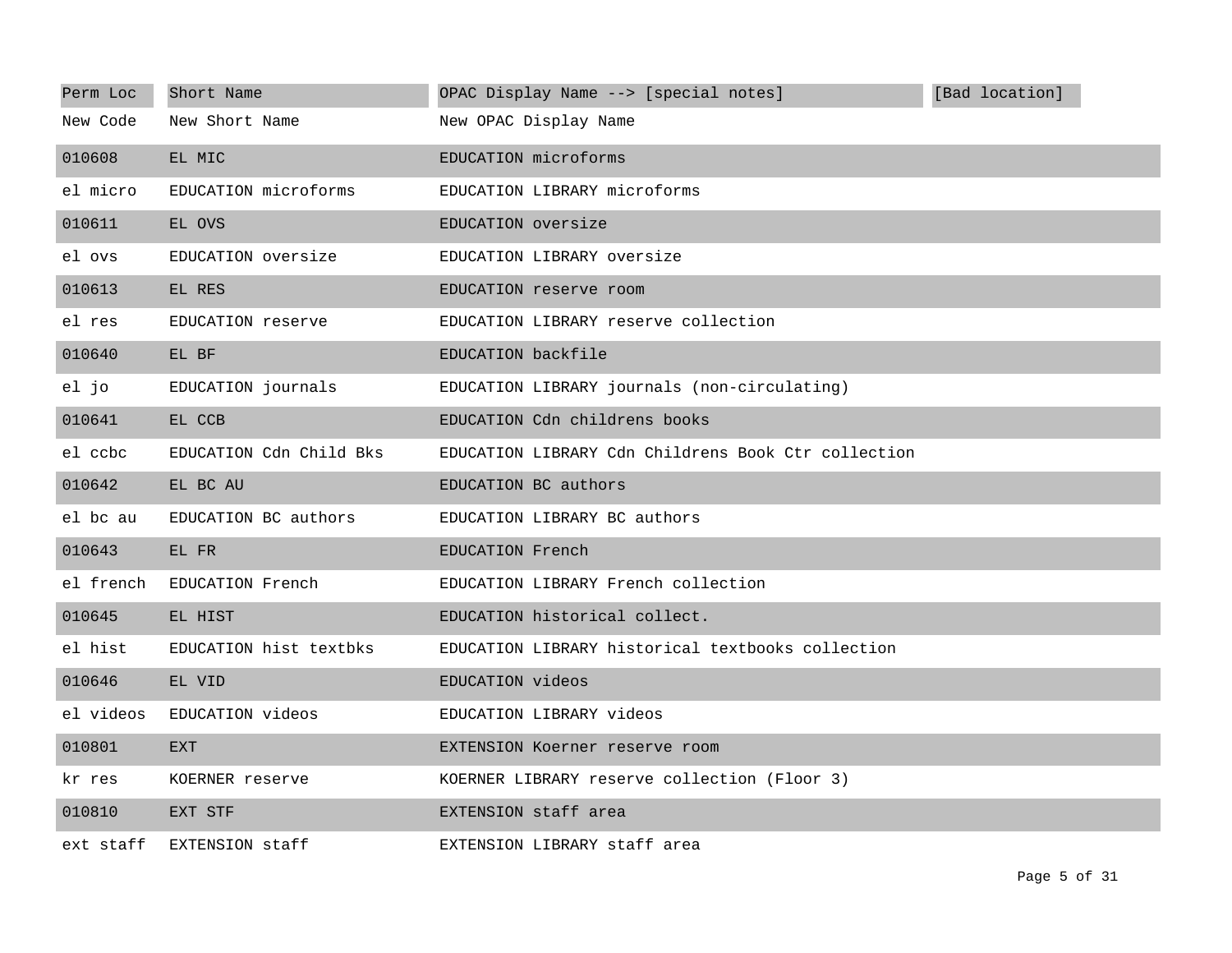| Perm Loc  | Short Name                | OPAC Display Name --> [special notes]               | [Bad location] |
|-----------|---------------------------|-----------------------------------------------------|----------------|
| New Code  | New Short Name            | New OPAC Display Name                               |                |
| 010901    | MN                        | MAIN LIBRARY                                        |                |
| mn        | MAIN stacks               | MAIN LIBRARY stacks                                 |                |
| 010903    | FAL CD                    | FINE ARTS cd station                                |                |
| fal cd    | MN FINE ARTS cd station   | MAIN LIBRARY Fine Arts cd station (non-circulating) |                |
| 010904    | FAL REF                   | FINE ARTS reference                                 |                |
| fal ref   | MN FINE ARTS ref          | MAIN LIBRARY Fine Arts reference (non-circulating)  |                |
| 010905    | FAL VF                    | FINE ARTS vertical file                             |                |
| fal vf    | MN FINE ARTS vert file    | MAIN LIBRARY Fine Arts vertical file                |                |
| 010907    | <b>MN</b>                 | MAIN LIBRARY                                        |                |
| mn        | MAIN stacks               | MAIN LIBRARY stacks                                 |                |
| 010908    | FAL MIC                   | FINE ARTS microforms                                |                |
| fal micro | MN FINE ARTS microforms   | MAIN LIBRARY Fine Arts microforms                   |                |
| 010911    | FAL OVS                   | FINE ARTS oversize                                  |                |
| fal ovs   | MN FINE ARTS oversize     | MAIN LIBRARY Fine Arts oversize                     |                |
| 010914    | FAL CUJ                   | FINE ARTS current journals                          |                |
| fal cujo  | MN FINE ARTS curr journal | MAIN LIBRARY Fine Arts current journals             |                |
| 010915    | FAL LUO                   | <b>MAIN LIBRARY</b>                                 |                |
| mn        | MAIN stacks               | MAIN LIBRARY stacks                                 |                |
| 010940    | FAL BOX                   | FINE ARTS box                                       |                |
| fal box   | MN FINE ARTS box          | MAIN LIBRARY Fine Arts box                          |                |
| 010941    | FAL ENC                   | FINE ARTS reference                                 |                |
| fal ref   | MN FINE ARTS ref          | MAIN LIBRARY Fine Arts reference (non-circulating)  |                |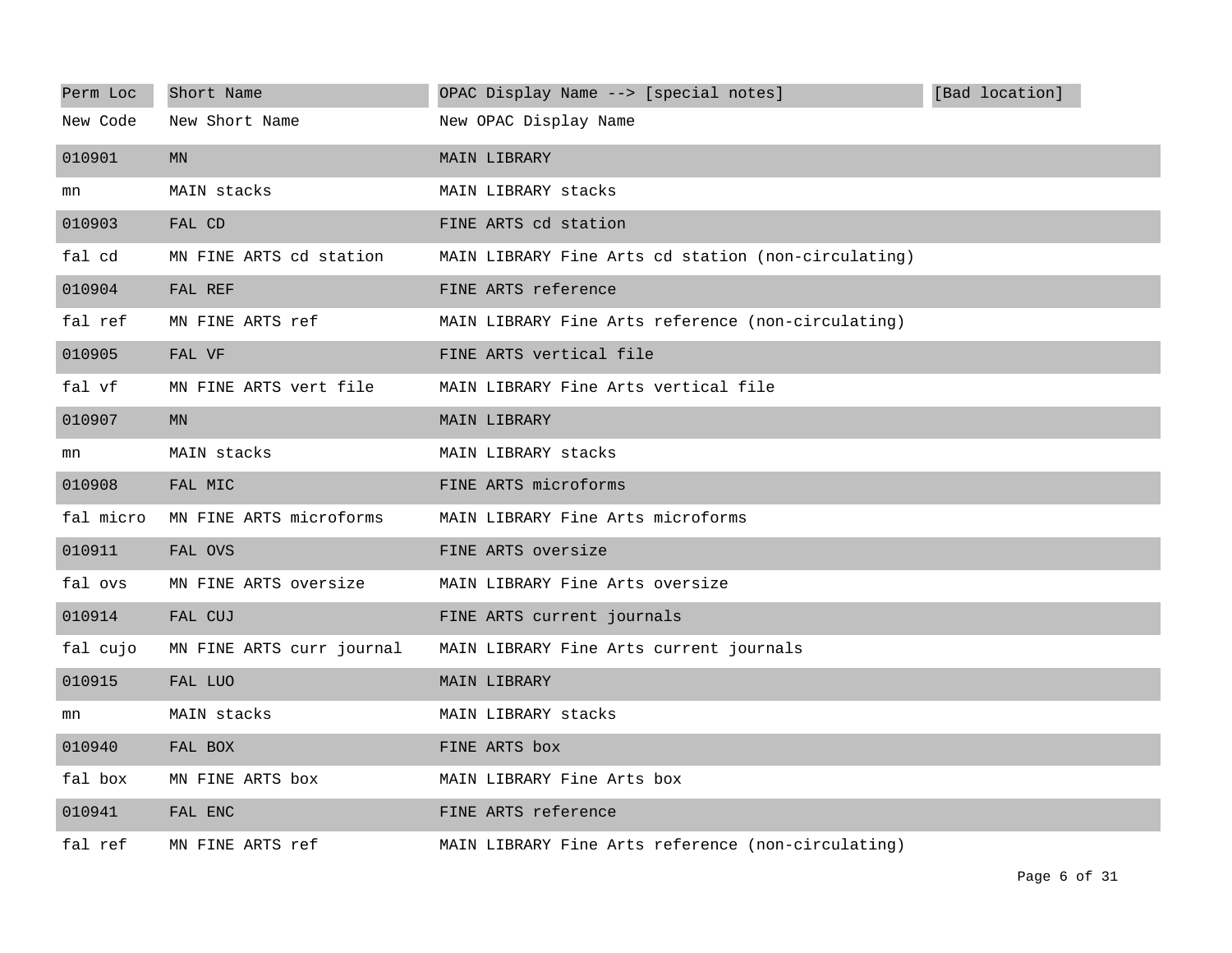| Perm Loc | Short Name          | OPAC Display Name --> [special notes]               | [Bad location] |
|----------|---------------------|-----------------------------------------------------|----------------|
| New Code | New Short Name      | New OPAC Display Name                               |                |
| 010942   | FAL FR1             | FINE ARTS rarel                                     |                |
| fal rare | MN FINE ARTS rare 1 | MAIN LIBRARY Fine Arts rare 1 (non-circulating)     |                |
| 010943   | FAL FR2             | FINE ARTS rare2                                     |                |
| fal rare | MN FINE ARTS rare 2 | MAIN LIBRARY Fine Arts rare 2 (non-circulating)     |                |
| 010944   | FAL FR3             | FINE ARTS rare3                                     |                |
| fal rare | MN FINE ARTS rare 3 | MAIN LIBRARY Fine Arts rare 3 (non-circulating)     |                |
| 010945   | FAL FR4             | FINE ARTS rare4                                     |                |
| fal rare | MN FINE ARTS rare 4 | MAIN LIBRARY Fine Arts rare 4 (non-circulating)     |                |
| 010946   | FAL FR5             | FINE ARTS rare5                                     |                |
| fal rare | MN FINE ARTS rare 5 | MAIN LIBRARY Fine Arts rare 5 (non-circulating)     |                |
| 010947   | FAL FR6             | FINE ARTS rare6                                     |                |
| fal rare | MN FINE ARTS rare 6 | MAIN LIBRARY Fine Arts rare 6 (non-circulating)     |                |
| 010948   | FAL IST             | FINE ARTS index stands                              |                |
| fal ref  | MN FINE ARTS ref    | MAIN LIBRARY Fine Arts reference (non-circulating)  |                |
| 010949   | FAL OFF             | FINE ARTS office                                    |                |
| fal off  | MN FINE ARTS office | MAIN LIBRARY Fine Arts office                       |                |
| 010950   | FAL SAM             | FINE ARTS samples                                   |                |
| fal off  | MN FINE ARTS office | MAIN LIBRARY Fine Arts office                       |                |
| 010952   | FAL RBSC            | FINE ARTS RBSC --> Temp location = rbsc ; set after |                |
| fal off  | MN FINE ARTS office | MAIN LIBRARY Fine Arts office                       |                |
| 011001   | <b>HAMB</b>         | HAMBER LIBRARY (BCCH/BCWH)                          |                |
| hamb     | HAMBER stacks       | HAMBER LIBRARY stacks                               |                |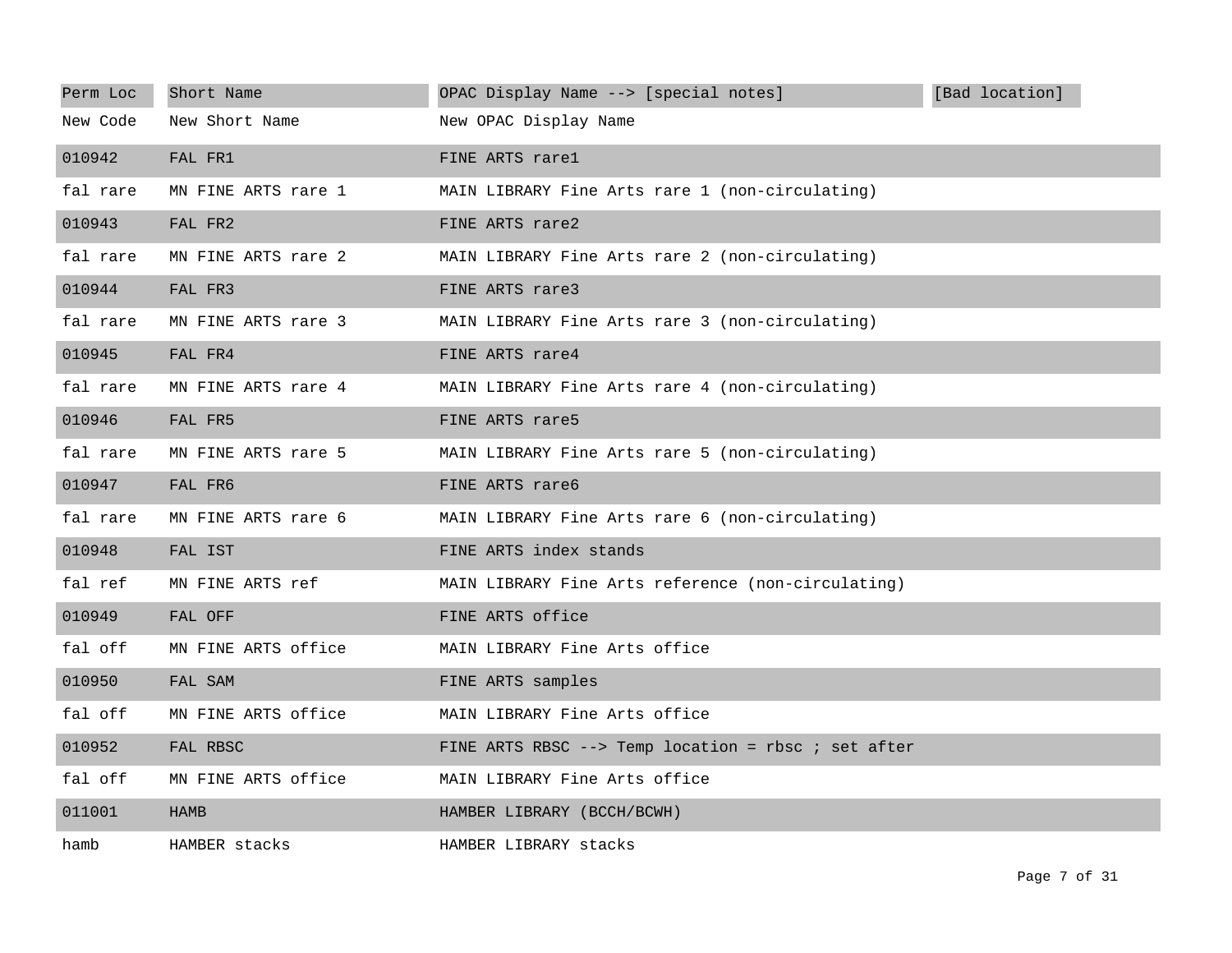| Perm Loc  | Short Name                | OPAC Display Name --> [special notes]                       | [Bad location] |
|-----------|---------------------------|-------------------------------------------------------------|----------------|
| New Code  | New Short Name            | New OPAC Display Name                                       |                |
| 011004    | HAMB REF                  | HAMBER reference                                            |                |
| hamb ref  | HAMBER ref                | HAMBER LIBRARY reference (non-circulating)                  |                |
| 011005    | HAMB VF                   | HAMBER vertical file                                        |                |
| hamb libo | HAMBER librarian's office | HAMBER LIBRARY librarian's office                           |                |
| 011007    | HAMB JO                   | HAMBER LIBRARY (BCCH/BCWH)                                  |                |
| hamb      | HAMBER stacks             | HAMBER LIBRARY stacks                                       |                |
| 011010    | HAMB STF                  | HAMBER staff area                                           |                |
| hamb cw e | HAMBER C&W educ coll      | HAMBER LIBRARY C&W educational collection                   |                |
| 011013    | HAMB RES                  | HAMBER reserve room                                         |                |
| hamb res  | HAMBER reserve            | HAMBER LIBRARY reserve collection                           |                |
| 011040    | HAMB STO                  | HAMBER storage                                              |                |
| hamb stor | HAMBER storage            | HAMBER LIBRARY storage                                      |                |
| 011101    | <b>RSS</b>                | RESOURCE SHARING SERVICES                                   |                |
| kr ill    | KOERNER ILL               | KOERNER LIBRARY interlibrary loans (Floor 2)                |                |
| 011103    | RSS CD                    | RESOURCE SHARING cd station                                 |                |
| kr ill    | KOERNER ILL               | KOERNER LIBRARY interlibrary loans (Floor 2)                |                |
| 011201    | <b>KRDC</b>               | KOERNER DATA CODEBOOKS                                      |                |
| kr dc     | KOERNER data codebooks    | KOERNER LIBRARY data codebooks (Floor 2)                    |                |
| 011204    | KRDC REF                  | KOERNER DATA CDBK reference                                 |                |
| kr dc stf | KOERNER data staff        | KOERNER LIBRARY data staff area (non-circulating) (Floor 2) |                |
| 011210    | KRDC STF                  | KOERNER DATA CDBK staff area                                |                |
| kr dc stf | KOERNER data staff        | KOERNER LIBRARY data staff area (non-circulating) (Floor 2) |                |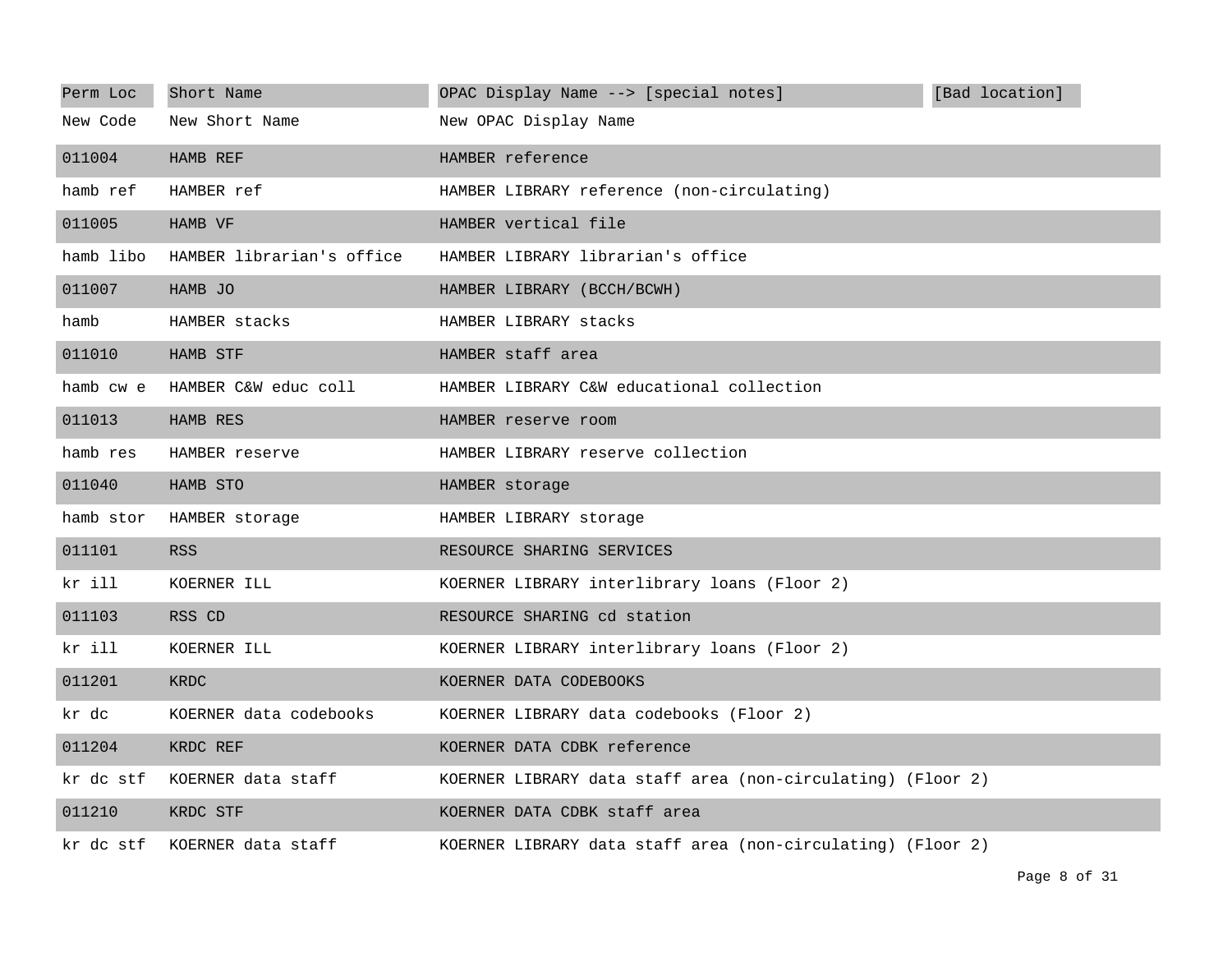| Perm Loc  | Short Name                | OPAC Display Name --> [special notes]                     | [Bad location] |
|-----------|---------------------------|-----------------------------------------------------------|----------------|
| New Code  | New Short Name            | New OPAC Display Name                                     |                |
| 011301    | KRGP                      | KOERNER GOVT PUBS                                         |                |
| kr gp     | KOERNER gov pubs          | KOERNER LIBRARY gov pubs (Floor 2)                        |                |
| 011303    | KRGP CD                   | KOERNER GOVT PUBS cd station                              |                |
| kr ref cd | KOERNER ref cd station    | KOERNER LIBRARY reference cd station (Floor 2)            |                |
| 011305    | KRGP VF                   | KOERNER GOVT PUBS                                         |                |
| kr vf nc  | KOERNER vert file NC      | KOERNER LIBRARY vertical file (non-circulating) (Floor 2) |                |
| 011306    | KRGP IA                   | KOERNER GOVT PUBS indexes&abs                             |                |
| kr gp ia  | KOERNER gov pubs i&a      | KOERNER LIBRARY gov pubs indexes & abstracts (Floor 2)    |                |
| 011307    | KRGP JO                   | KOERNER GOVT PUBS journals                                |                |
| kr gp jo  | KOERNER gov pubs journals | KOERNER LIBRARY gov pubs journals (Floor 2)               |                |
| 011310    | KRGP STF                  | KOERNER GOVT PUBS staff area                              |                |
| kr ref st | KOERNER ref staff         | KOERNER LIBRARY reference staff area (Floor 2)            |                |
| 011342    | KRGP STC                  | KOERNER GOVT PUBS Stats Canada                            |                |
| kr qp sta | KR gov pubs Stats Canada  | KOERNER LIBRARY gov pubs Statistics Canada (Floor 2)      |                |
| 011343    | KRGP UN                   | KOERNER GOVT PUBS UN                                      |                |
| kr qp un  | KOERNER gov pubs UN       | KOERNER LIBRARY gov pubs United Nations (Floor 2)         |                |
| 011401    | <b>KRNR</b>               | KOERNER LIBRARY                                           |                |
| kr.       | KOERNER stacks            | KOERNER LIBRARY stacks                                    |                |
| 011402    | KRNR AV                   | KOERNER audio-visual --> Films to kr film                 |                |
| kr res    | KOERNER reserve           | KOERNER LIBRARY reserve collection (Floor 3)              |                |
| 011405    | KRNR VF                   | KOERNER vertical file                                     |                |
| kr vf     | KOERNER vert file         | KOERNER LIBRARY vertical file (Floor 2)                   |                |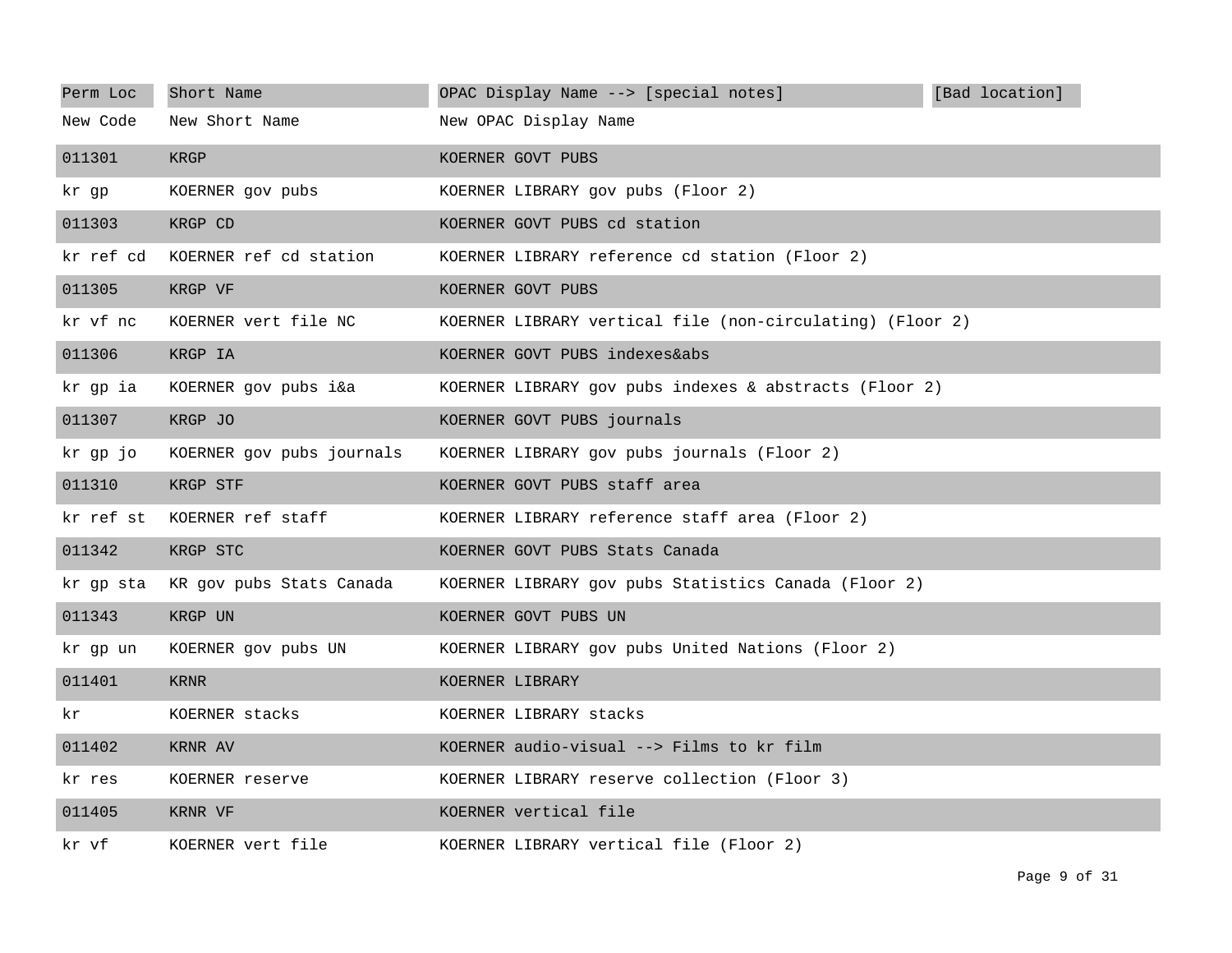| Perm Loc  | Short Name                | OPAC Display Name --> [special notes]<br>[Bad location] |
|-----------|---------------------------|---------------------------------------------------------|
| New Code  | New Short Name            | New OPAC Display Name                                   |
| 011407    | KRNR JO                   | KOERNER journals                                        |
| kr jo     | KOERNER journals          | KOERNER LIBRARY journals (non-circulating) (Floor 1)    |
| 011409    | KRNR NEW                  | KOERNER newspapers                                      |
| kr news   | KOERNER newspapers        | KOERNER LIBRARY newspapers (non-circulating) (Floor 2)  |
| 011411    | KRNR OVS                  | KOERNER oversize                                        |
| kr ovs    | KOERNER oversize          | KOERNER LIBRARY oversize (Floor 6)                      |
| 011413    | KRNR RES                  | KOERNER reserve                                         |
| kr res    | KOERNER reserve           | KOERNER LIBRARY reserve collection (Floor 3)            |
| 011415    | <b>KRNR</b>               | KOERNER LIBRARY                                         |
| kr.       | KOERNER stacks            | KOERNER LIBRARY stacks                                  |
| 011440    | KRNR CJR                  | KOERNER curr journals office                            |
| kr cuj of | KOERNER curr journals off | KOERNER LIBRARY current journals office (Floor 2)       |
| 011441    | KRNR CUJ                  | KOERNER current journals                                |
| kr cujo   | KOERNER curr journals     | KOERNER LIBRARY current journals (Floor 2)              |
| 011445    | KRNR ADM                  | KOERNER administration                                  |
| mn admin  | MAIN admin                | MAIN LIBRARY administration                             |
| 011501    | KRMC                      | KOERNER MICROFORMS                                      |
| kr mc     | KOERNER micro             | KOERNER LIBRARY microforms (Floor 2)                    |
| 011504    | KRMC REF                  | KOERNER MICROFORMS reference                            |
| kr mc ref | KOERNER micro ref         | KOERNER LIBRARY microforms reference (Floor 2)          |
| 011505    | KRMC VF                   | KOERNER MICROFORMS vert file                            |
| kr mc vf  | KOERNER micro vert file   | KOERNER LIBRARY microforms vertical file (Floor 2)      |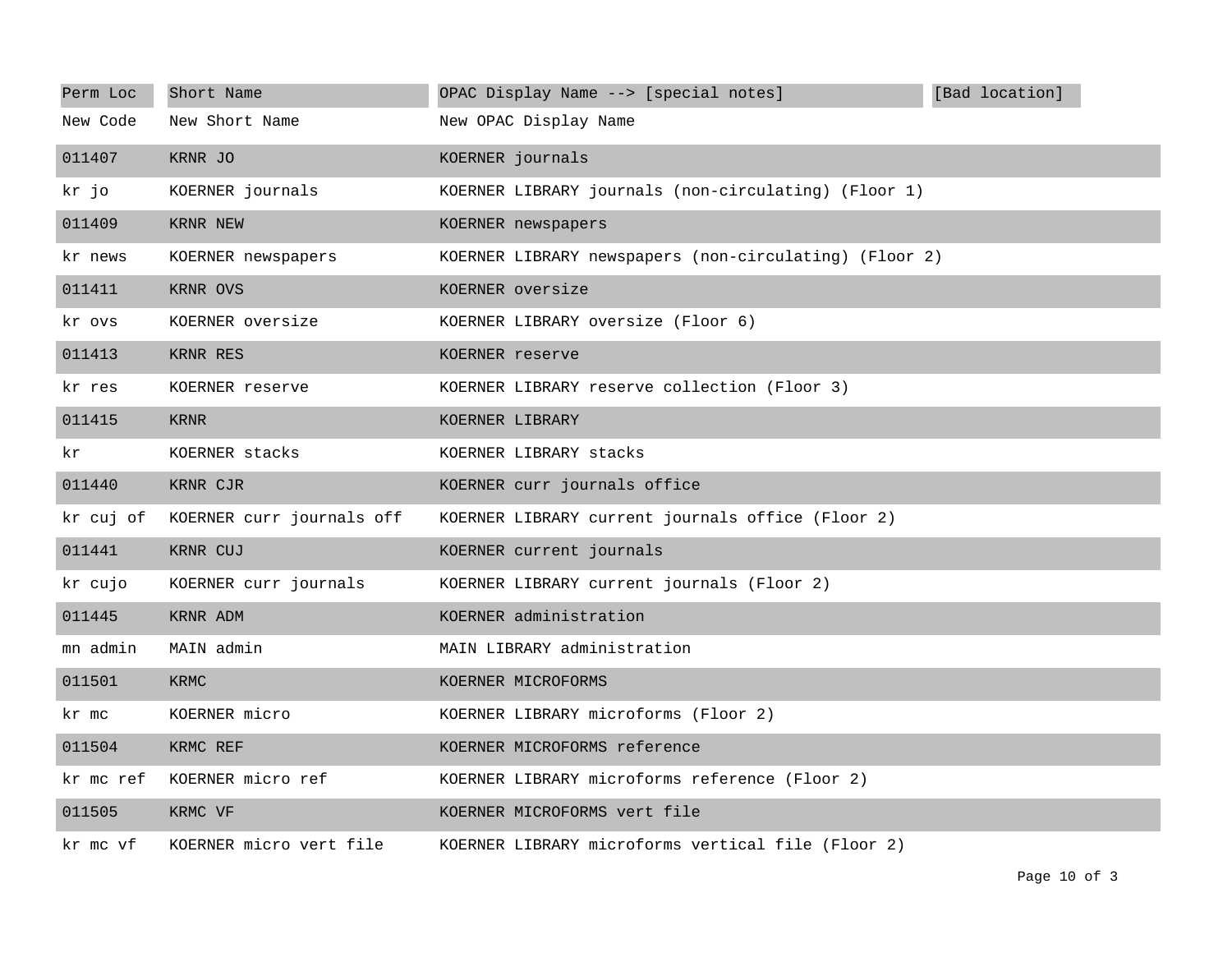| Perm Loc  | Short Name                      | OPAC Display Name --> [special notes]<br>[Bad location]   |
|-----------|---------------------------------|-----------------------------------------------------------|
| New Code  | New Short Name                  | New OPAC Display Name                                     |
| 011540    | KRMC RFM                        | KOERNER MICROFORMS ref micro                              |
| kr mc rfm | KOERNER micro ref micro         | KOERNER LIBRARY microforms reference microforms (Floor 2) |
| 011601    | KRRF                            | KOERNER REFERENCE                                         |
| kr ref    | KOERNER ref                     | KOERNER LIBRARY reference (Floor 2)                       |
| 011603    | KRRF CD                         | KOERNER REF cd station                                    |
| kr ref cd | KOERNER ref cd station          | KOERNER LIBRARY reference cd station (Floor 2)            |
| 011605    | KRRF VF                         | KOERNER REF vertical file                                 |
| kr vf nc  | KOERNER vert file NC            | KOERNER LIBRARY vertical file (non-circulating) (Floor 2) |
| 011606    | KRRF IA                         | KOERNER REF indexes&abstracts                             |
| kr ref ia | KOERNER ref i&a                 | KOERNER LIBRARY reference indexes & abstracts (Floor 2)   |
| 011610    | KRRF STF                        | KOERNER REF staff area                                    |
| kr ref st | KOERNER ref staff               | KOERNER LIBRARY reference staff area (Floor 2)            |
| 011611    | KRRF OVS                        | KOERNER REF oversize                                      |
| kr ref ov | KOERNER ref ovs                 | KOERNER LIBRARY reference oversize (Floor 2)              |
| 011640    | KRRF ATL                        | KOERNER REF atlases                                       |
| kr ref at | KOERNER ref atlases             | KOERNER LIBRARY reference atlases (Floor 2)               |
| 011641    | KRRF BIP                        | KOERNER REF books in print                                |
| cleanup   | CLEANUP                         | Data cleanup location                                     |
| 011643    | KRRF CAL                        | KOERNER REF calendars                                     |
|           | kr ref qu KOERNER ref quick ref | KOERNER LIBRARY quick reference (Floor 2)                 |
| 011645    | KRRF DSK                        | KOERNER REF reference desk                                |
| kr ref st | KOERNER ref staff               | KOERNER LIBRARY reference staff area (Floor 2)            |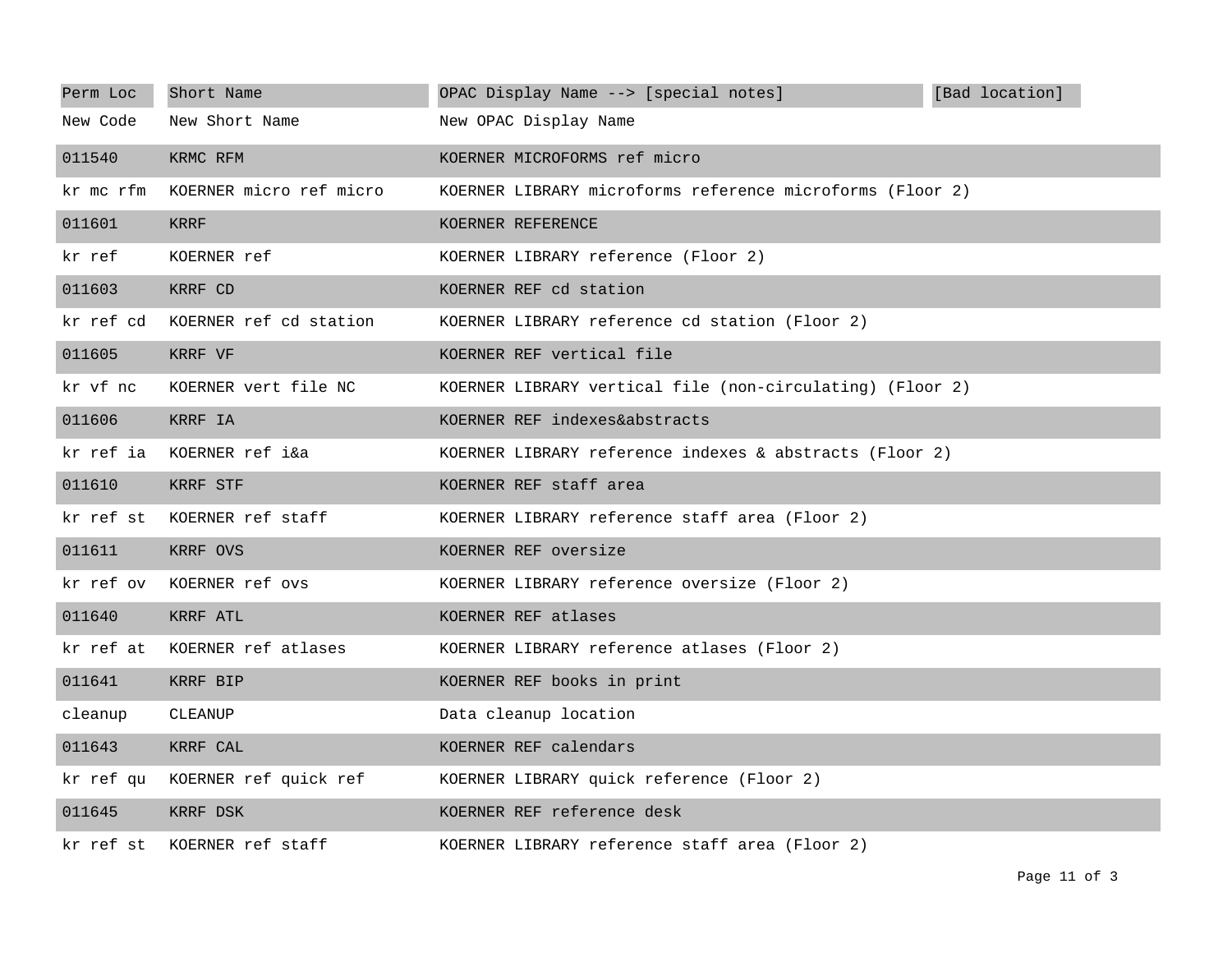| Perm Loc  | Short Name              | OPAC Display Name --> [special notes]                     | [Bad location] |
|-----------|-------------------------|-----------------------------------------------------------|----------------|
| New Code  | New Short Name          | New OPAC Display Name                                     |                |
| 011648    | KRRF OFF                | KOERNER REF office                                        |                |
| kr ref st | KOERNER ref staff       | KOERNER LIBRARY reference staff area (Floor 2)            |                |
| 011649    | KRRF QUR                | KOERNER REF quick reference                               |                |
| kr ref qu | KOERNER ref quick ref   | KOERNER LIBRARY quick reference (Floor 2)                 |                |
| 011650    | KRRF RFM                | KOERNER REF ref micro                                     |                |
| kr mc rfm | KOERNER micro ref micro | KOERNER LIBRARY microforms reference microforms (Floor 2) |                |
| 011651    | KRRF SBI                | KOERNER REF serials bib                                   |                |
| cleanup   | CLEANUP                 | Data cleanup location                                     |                |
| 011652    | KRRF TOP                | KOERNER REF topographic maps                              |                |
| kr ref to | KOERNER ref topo        | KOERNER LIBRARY reference topographic maps (Floor 2)      |                |
| 011653    | KRRF THE                | KOERNER REF thematic maps                                 |                |
| kr ref th | KOERNER ref them        | KOERNER LIBRARY reference thematic maps (Floor 2)         |                |
| 011654    | KRRF FOL                | KOERNER REF folded maps                                   |                |
| kr ref fo | KOERNER ref folded maps | KOERNER LIBRARY reference folded maps (Floor 2)           |                |
| 011701    | LAW                     | LAW LIBRARY                                               |                |
| law       | LAW stacks              | LAW LIBRARY stacks                                        |                |
| 011702    | LAW AV                  | LAW audio-visual                                          |                |
| law av    | LAW audio-visual        | LAW LIBRARY audio-visual                                  |                |
| 011703    | LAW CD                  | LAW cd station                                            |                |
| law cd    | LAW cd station          | LAW LIBRARY cd station                                    |                |
| 011704    | LAW REF                 | LAW reference                                             |                |
| law ref   | LAW ref                 | LAW LIBRARY reference (non-circulating)                   |                |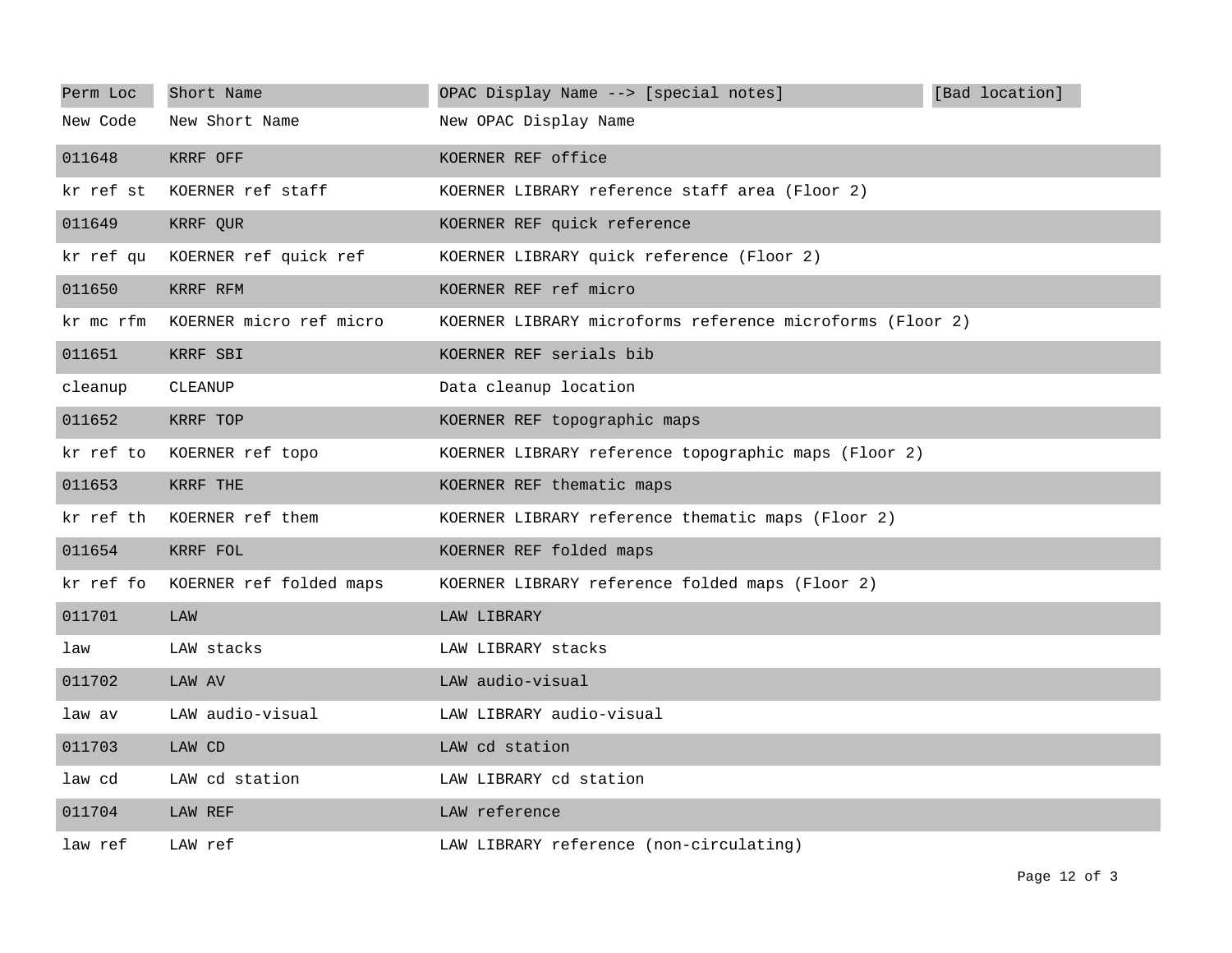| Perm Loc  | Short Name     | OPAC Display Name --> [special notes]   | [Bad location] |
|-----------|----------------|-----------------------------------------|----------------|
| New Code  | New Short Name | New OPAC Display Name                   |                |
| 011707    | LAW JO         | LAW journals                            |                |
| law jo    | LAW journals   | LAW LIBRARY journals                    |                |
| 011708    | LAW MIC        | LAW microforms                          |                |
| law micro | LAW microforms | LAW LIBRARY microforms                  |                |
| 011713    | LAW RES        | LAW reserve room                        |                |
| law res   | LAW reserve    | LAW LIBRARY reserve collection          |                |
| 011715    | LAW LUO        | LAW LIBRARY                             |                |
| law       | LAW stacks     | LAW LIBRARY stacks                      |                |
| 011740    | LAW CH         | LAW Chinese collection                  |                |
| law china | LAW Chinese    | LAW LIBRARY Chinese collection          |                |
| 011741    | LAW FLB        | LAW faculty library                     |                |
| law fac   | LAW faculty    | LAW LIBRARY faculty library             |                |
| 011743    | LAW HK         | LAW Hong Kong collection                |                |
| law hkong | LAW Hong Kong  | LAW LIBRARY Hong Kong collection        |                |
| 011744    | LAW IN         | LAW Indic collection                    |                |
| law indic | LAW Indic      | LAW LIBRARY Indic collection            |                |
| 011745    | LAW INS        | LAW Indonesian collection               |                |
| law indon | LAW Indonesian | LAW LIBRARY Indonesian collection       |                |
| 011746    | LAW TEM        | LAW inner temple                        |                |
| cleanup   | CLEANUP        | Data cleanup location                   |                |
| 011747    | LAW JOR        | LAW journals reference                  |                |
| law ref   | LAW ref        | LAW LIBRARY reference (non-circulating) |                |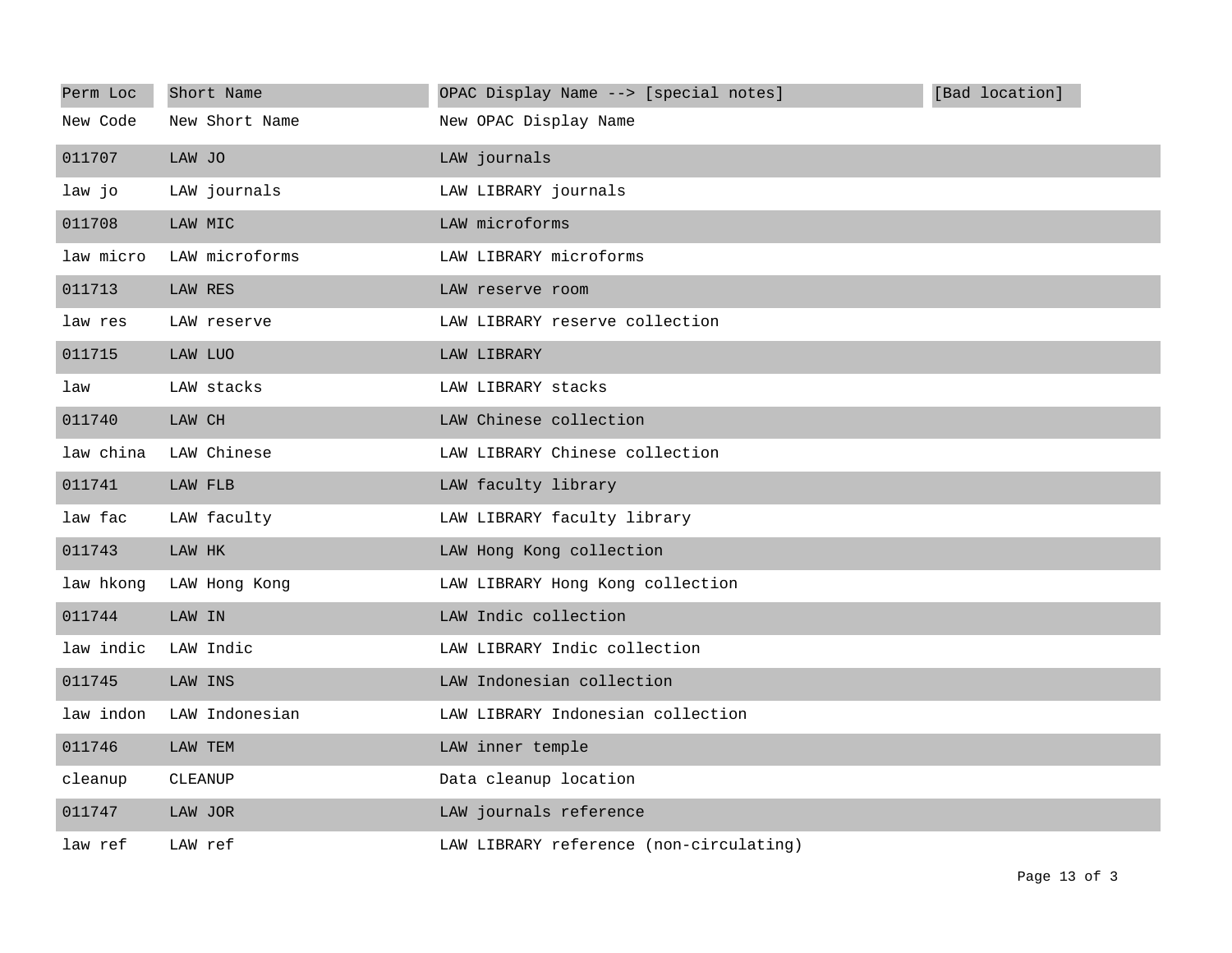| Perm Loc  | Short Name               | OPAC Display Name --> [special notes] | [Bad location]      |
|-----------|--------------------------|---------------------------------------|---------------------|
| New Code  | New Short Name           | New OPAC Display Name                 |                     |
| 011748    | LAW JP                   | LAW Japanese collection               |                     |
| law japan | LAW Japanese collection  | LAW LIBRARY Japanese collection       |                     |
| 011749    | LAW KO                   | LAW Korean collection                 |                     |
| law korea | LAW Korean collection    | LAW LIBRARY Korean collection         |                     |
| 011750    | LAW MA                   | Law Macao collection                  |                     |
| law macao | LAW Macao                | LAW LIBRARY Macao collection          |                     |
| 011751    | LAW PRO                  | LAW processing                        |                     |
| law proc  | LAW processing           | LAW LIBRARY processing                |                     |
| 011752    | LAW REP                  | LAW reports                           |                     |
| law rep   | LAW reports              | LAW LIBRARY reports                   |                     |
| 011753    | LAW SP                   | LAW special collection                |                     |
| law sp    | LAW special collection   | LAW LIBRARY special collection        |                     |
| 011754    | LAW ST                   | LAW statutes                          |                     |
| law st    | LAW statutes             | LAW LIBRARY statutes                  |                     |
| 011755    | LAW TA                   | LAW Taiwanese collection              |                     |
| law taiwa | LAW Taiwanese collection | LAW LIBRARY Taiwanese collection      |                     |
| 011756    | LAW BIB                  | LAW bibliography                      |                     |
| cleanup   | CLEANUP                  | Data cleanup location                 |                     |
| 011757    | LAW STOR                 | LAW Storage                           |                     |
| law stor  | LAW storage              | LAW LIBRARY storage                   |                     |
| 011801    | <b>LIBO</b>              | LIBRARIAN'S OFFICE                    | <b>Bad</b> location |
| mn admin  | MAIN admin               | MAIN LIBRARY administration           |                     |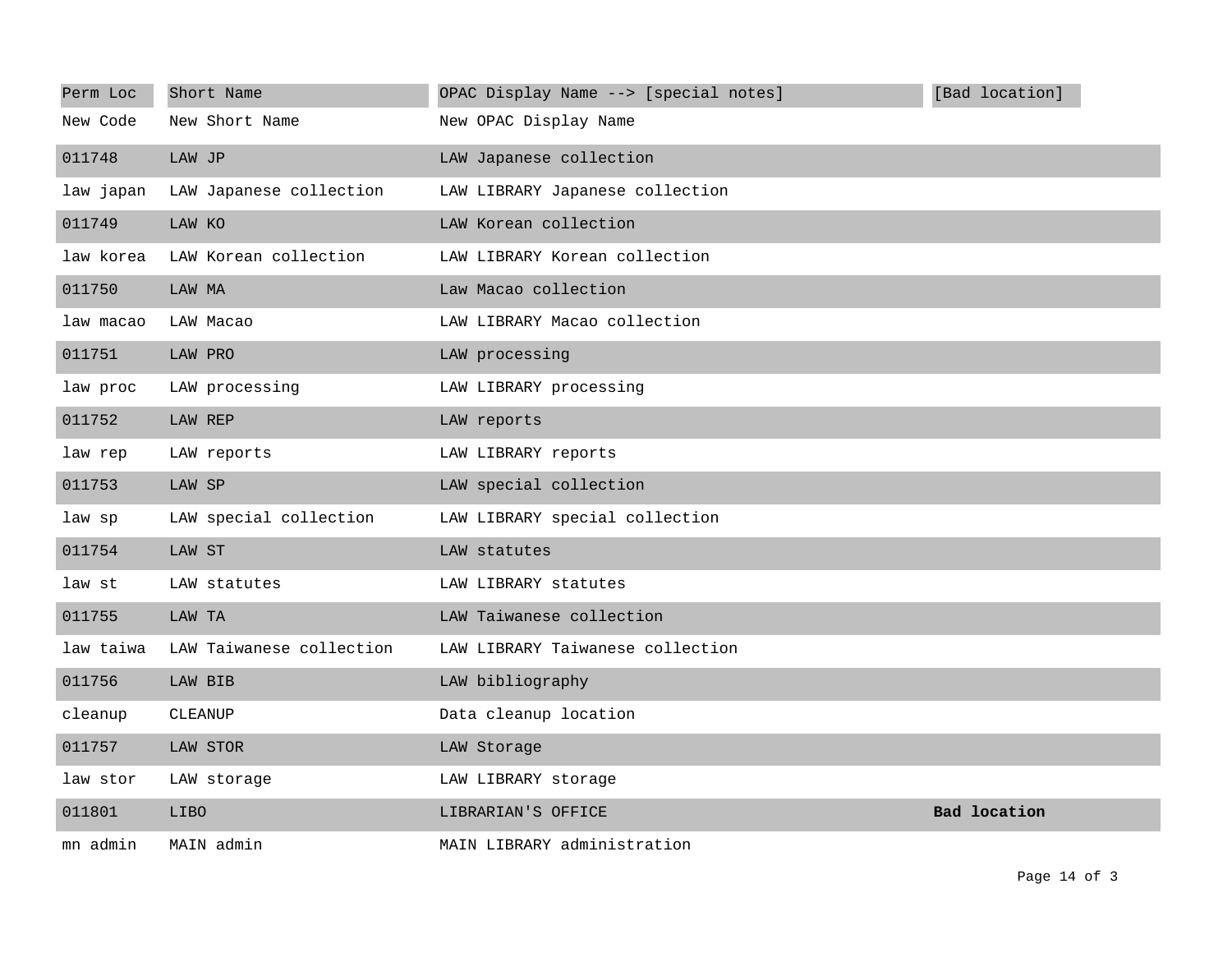| Perm Loc  | Short Name             | OPAC Display Name --> [special notes] | [Bad location]      |
|-----------|------------------------|---------------------------------------|---------------------|
| New Code  | New Short Name         | New OPAC Display Name                 |                     |
| 011804    | LIBO REF               | LIBRARIAN'S OFFICE reference          | <b>Bad location</b> |
| mn admin  | MAIN admin             | MAIN LIBRARY administration           |                     |
| 011901    | ACQ                    | LPC ACQUISITIONS                      |                     |
| lpc acq   | Acquisitions           | ACQUISITIONS                          |                     |
| lpc acq   | Acquisitions           | ACQUISITIONS                          |                     |
| 011934    | ACQ DAMG               | MAIN - CROMWELL HEAVY DAMAGE          |                     |
| cleanup   | CLEANUP                | Data cleanup location                 |                     |
| 012001    | <b>CAT</b>             | LPC CATALOGUING                       |                     |
| lpc cat   | Cataloguing            | CATALOGUIING                          |                     |
| 012004    | CAT REF                | LPC CAT reference                     |                     |
| lpc cat r | LPC cat ref            | CATALOGUING reference                 |                     |
| 012041    | CAT STOR               | LPC CAT storage                       |                     |
| lpc cat   | Cataloguing            | CATALOGUIING                          |                     |
| 012101    | <b>SER</b>             | LPC SERIALS                           |                     |
| lpc ser   | Serials                | SERIALS                               |                     |
| 012201    | <b>MCM</b>             | MACMILLAN LIBRARY                     |                     |
| mcm       | MACMILLAN stacks       | MACMILLAN LIBRARY stacks              |                     |
| 012202    | MCM AV                 | MACMILLAN audio-visual                |                     |
| mcm av    | MACMILLAN audio-visual | MACMILLAN LIBRARY audio-visual        |                     |
| 012203    | MCM AV                 | MACMILLAN cd station                  |                     |
| mcm av    | MACMILLAN audio-visual | MACMILLAN LIBRARY audio-visual        |                     |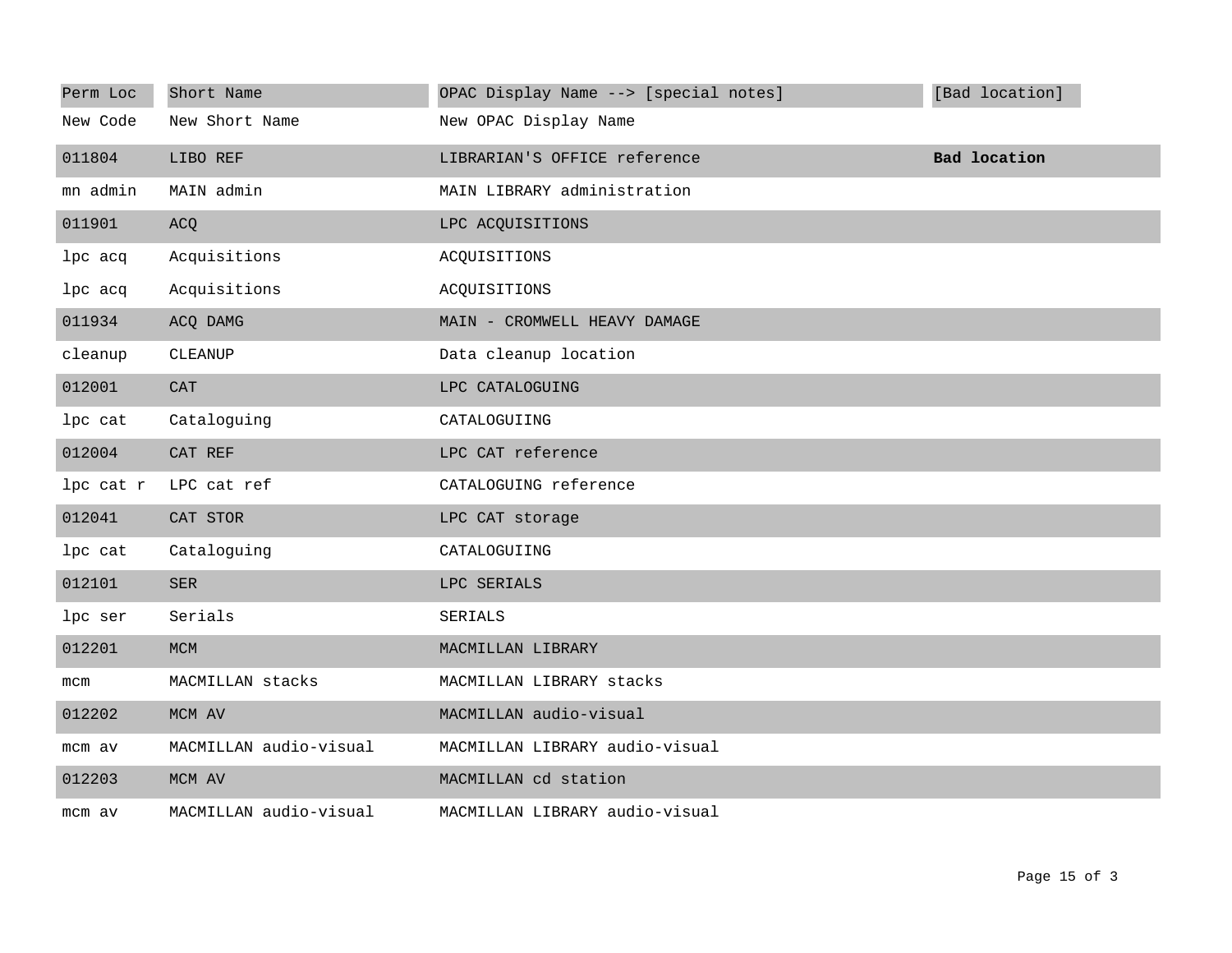| Perm Loc | Short Name              | OPAC Display Name --> [special notes]                    | [Bad location] |
|----------|-------------------------|----------------------------------------------------------|----------------|
| New Code | New Short Name          | New OPAC Display Name                                    |                |
| 012204   | MCM REF                 | MACMILLAN reference                                      |                |
| mcm ref  | MACMILLAN ref           | MACMILLAN LIBRARY reference (non-circulating)            |                |
| 012207   | <b>MCM</b>              | MACMILLAN LIBRARY                                        |                |
| mcm      | MACMILLAN stacks        | MACMILLAN LIBRARY stacks                                 |                |
| 012211   | MCM OVS                 | MACMILLAN oversize                                       |                |
| mcm ovs  | MACMILLAN oversize      | MACMILLAN LIBRARY oversize                               |                |
| 012240   | MCM CPY                 | MACMILLAN copy room                                      |                |
| mcm copy | MACMILLAN copy room     | MACMILLAN LIBRARY copy room                              |                |
| 012241   | MCM DSP                 | MACMILLAN display                                        |                |
| mcm cujo | MACMILLAN curr journals | MACMILLAN LIBRARY current journals                       |                |
| 012242   | MCM PRO                 | MACMILLAN processing                                     |                |
| circ mcm | MACMILLAN circ          | MACMILLAN LIBRARY circulation desk                       |                |
| 012243   | MCM RDI                 | MACMILLAN reference dictionary                           |                |
| mcm rdi  | MACMILLAN ref dict      | MACMILLAN LIBRARY reference dictionary (non-circulating) |                |
| 012244   | MCM WRC                 | MACMILLAN writer's corner                                |                |
| mcm ref  | MACMILLAN ref           | MACMILLAN LIBRARY reference (non-circulating)            |                |
| 012401   | <b>MN</b>               | MAIN LIBRARY                                             |                |
| mn       | MAIN stacks             | MAIN LIBRARY stacks                                      |                |
| 012402   | MN AV                   | MAIN audio-visual                                        |                |
| mn av    | MAIN audio-visual       | MAIN LIBRARY audio-visual                                |                |
| 012407   | <b>MN</b>               | MAIN LIBRARY                                             |                |
| mn       | MAIN stacks             | MAIN LIBRARY stacks                                      |                |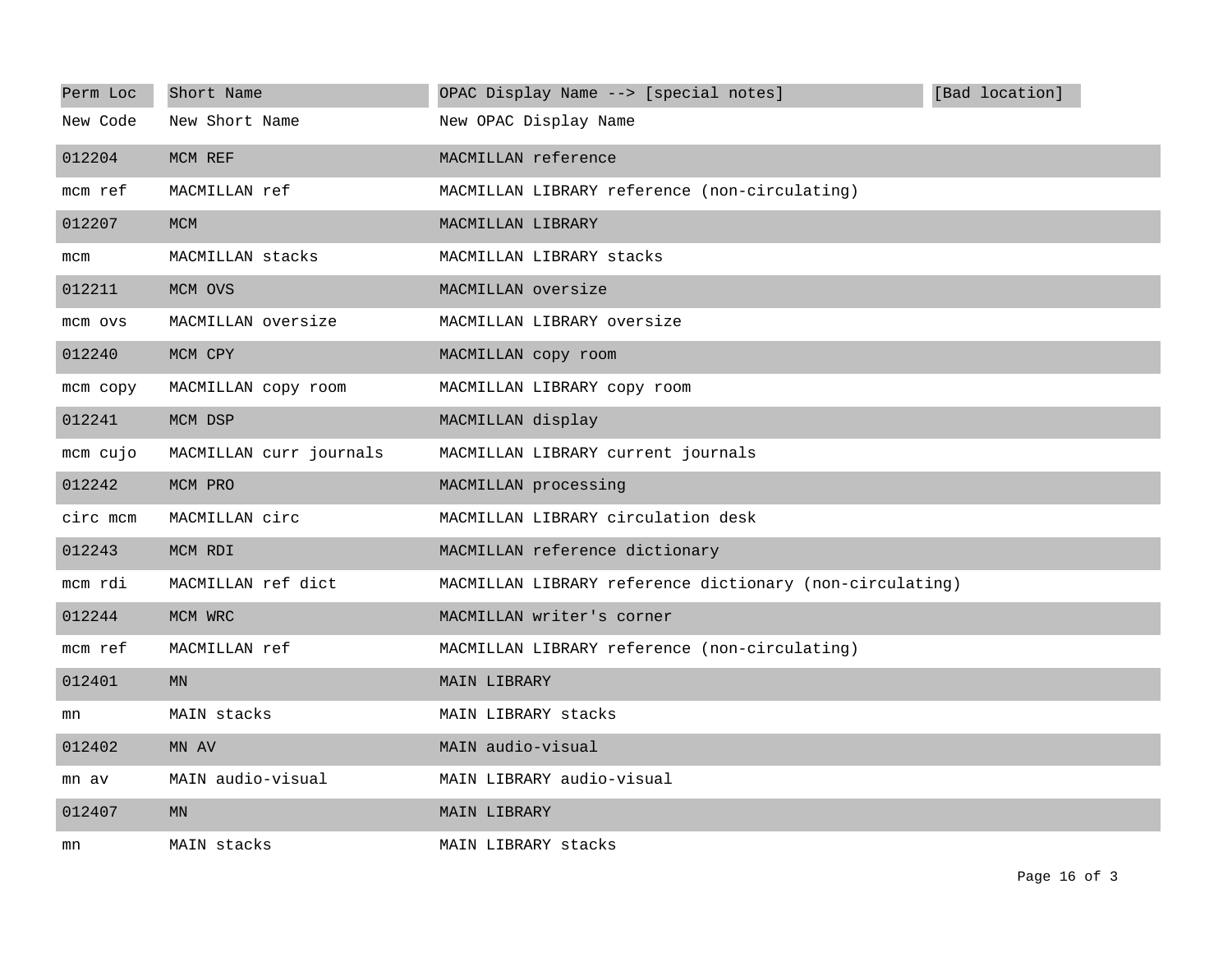| Perm Loc  | Short Name             | [Bad location]<br>OPAC Display Name --> [special notes] |
|-----------|------------------------|---------------------------------------------------------|
| New Code  | New Short Name         | New OPAC Display Name                                   |
| 012410    | MN STF                 | MAIN circulation staff area                             |
| mn staff  | MAIN circulation staff | MAIN LIBRARY circulation staff area                     |
| 012411    | MN OVS                 | MAIN oversize                                           |
| mn ovs    | MAIN oversize          | MAIN LIBRARY oversize                                   |
| 012413    | MN RES                 | MAIN reserve room                                       |
| mn res    | MAIN reserve           | MAIN LIBRARY reserve collection                         |
| 012415    | MN LUO                 | MAIN LIBRARY                                            |
| mn        | MAIN stacks            | MAIN LIBRARY stacks                                     |
| 012440    | MN JUV                 | MAIN juvenile                                           |
| mn juv    | MAIN juvenile          | MAIN LIBRARY juvenile                                   |
| 012441    | MN WCD                 | MAIN Wilson compact disc                                |
| mn wil cd | MAIN Wilson CD         | MAIN LIBRARY Wilson compact disc                        |
| 012442    | MN LPSTO               | MAIN Wilson lp storage                                  |
| mn wil st | MAIN stor (Wilson)     | MAIN LIBRARY storage (Wilson)                           |
| 012443    | MN LIBO                | MAIN Librarian's office                                 |
| mn admin  | MAIN admin             | MAIN LIBRARY administration                             |
| 012444    | MN LPSHO               | MAIN Wilson show biz storage                            |
| mn wil st | MAIN stor (Wilson)     | MAIN LIBRARY storage (Wilson)                           |
| 012446    | MN RIDNT               | MAIN Ridington room                                     |
| mn rid    | MAIN Ridington         | MAIN LIBRARY Ridington room                             |
| 012447    | MN ASIAN               | MAIN Asian collection                                   |
| mn asian  | MAIN Asian             | MAIN LIBRARY Asian collection                           |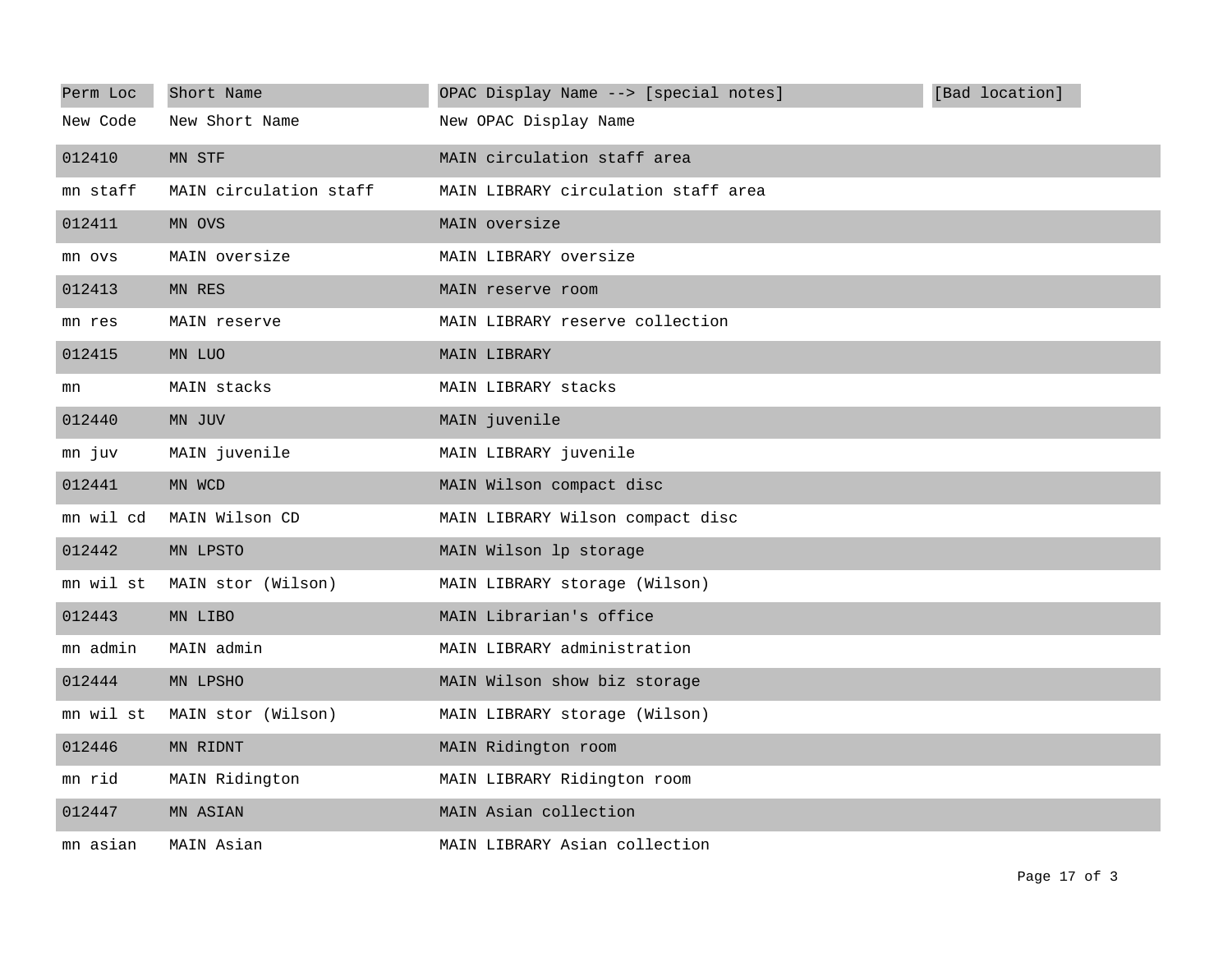| Perm Loc  | Short Name                      | OPAC Display Name --> [special notes]                    | [Bad location] |
|-----------|---------------------------------|----------------------------------------------------------|----------------|
| New Code  | New Short Name                  | New OPAC Display Name                                    |                |
| 012448    | MN LEARN                        | MAIN Learning Commons                                    |                |
| mn learn  | MAIN learning commons           | MAIN LIBRARY Chapman Learning Commons                    |                |
| 012501    | <b>MAP</b>                      | STORAGE Map reference                                    |                |
| kr mps re | KOERNER map stor ref            | KOERNER LIBRARY map storage reference (Floor 2)          |                |
| 012503    | MAP CD                          | STORAGE MAP cd station                                   |                |
| kr mps cd | KOERNER map stor cd             | KOERNER LIBRARY map storage cd station (Floor 2)         |                |
| 012508    | MAP MIC                         | STORAGE MAP microforms                                   |                |
| cleanup   | CLEANUP                         | Data cleanup location                                    |                |
| 012512    | MAP STOR                        | STORAGE MAP storage                                      |                |
| kr mps    | KOERNER map stor                | KOERNER LIBRARY map storage (Floor 2)                    |                |
| 012540    | MAP ATO                         | STORAGE MAP oversize atlases                             |                |
| kr mps at | KOERNER map stor ovs atl        | KOERNER LIBRARY map storage oversize atlases (Floor 2)   |                |
| 012541    | MAP ATL                         | STORAGE MAP atlases                                      |                |
| kr mps at | KOERNER map stor atlas          | KOERNER LIBRARY map storage atlases (Floor 2)            |                |
| 012542    | MAP LIN                         | STORAGE MAP linguistic atlases                           |                |
| kr mps li | KOERNER map stor ling atl       | KOERNER LIBRARY map storage linguistic atlases (Floor 2) |                |
| 012544    | MAP THEM                        | STORAGE MAP thematic maps                                |                |
| kr mps th | KOERNER map stor them           | KOERNER LIBRARY map storage thematic maps (Floor 2)      |                |
| 012545    | KRRF FOL                        | KOERNER REF folded map                                   |                |
| kr ref fo | KOERNER ref folded maps         | KOERNER LIBRARY reference folded maps (Floor 2)          |                |
| 012546    | MAP TOPO                        | STORAGE MAP topographic maps                             |                |
|           | kr mps to KOERNER map stor topo | KOERNER LIBRARY map storage topographic maps (Floor 2)   |                |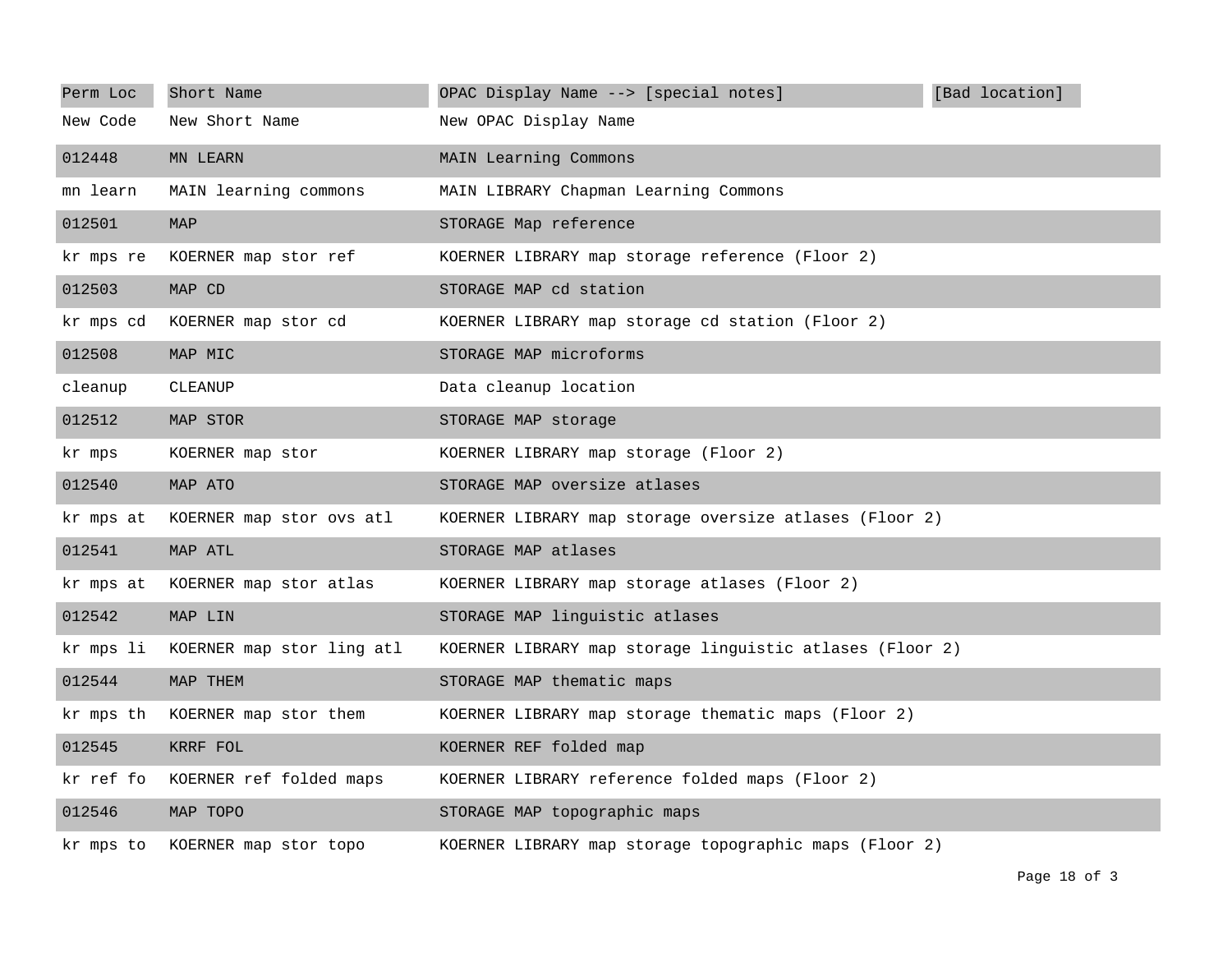| Perm Loc  | Short Name       | OPAC Display Name --> [special notes]           | [Bad location] |
|-----------|------------------|-------------------------------------------------|----------------|
| New Code  | New Short Name   | New OPAC Display Name                           |                |
| 012601    | MATH             | MATHEMATICS LIBRARY                             |                |
| math      | MATH stacks      | MATHEMATICS LIBRARY stacks                      |                |
| 012604    | MATH REF         | MATHEMATICS reference                           |                |
| math ref  | MATH ref         | MATHEMATICS LIBRARY reference (non-circulating) |                |
| 012607    | MATH JO          | MATHEMATICS LIBRARY                             |                |
| math jo   | MATH journals    | MATHEMATICS LIBRARY journals                    |                |
| 012640    | MATH ATL         | MATHEMATICS atlases                             |                |
| math ref  | MATH ref         | MATHEMATICS LIBRARY reference (non-circulating) |                |
| 012701    | <b>MUS</b>       | MUSIC LIBRARY                                   |                |
| mus       | MUSIC stacks     | MUSIC LIBRARY stacks                            |                |
| 012703    | MUS CD           | MUSIC cd station                                |                |
| mus cd    | MUSIC cd station | MUSIC LIBRARY cd station                        |                |
| 012704    | MUS REF          | MUSIC reference                                 |                |
| mus ref   | MUSIC ref        | MUSIC LIBRARY reference (non-circulating)       |                |
| 012707    | MUS JO           | MUSIC LIBRARY                                   |                |
| mus       | MUSIC stacks     | MUSIC LIBRARY stacks                            |                |
| 012710    | MUS STF          | MUSIC staff area                                |                |
| mus staff | MUSIC staff      | MUSIC LIBRARY staff area                        |                |
| 012711    | MUS OVS          | MUSIC oversize                                  |                |
| mus ovs   | MUSIC oversize   | MUSIC LIBRARY oversize                          |                |
| 012715    | MUS LUO          | MUSIC LIBRARY                                   |                |
| mus       | MUSIC stacks     | MUSIC LIBRARY stacks                            |                |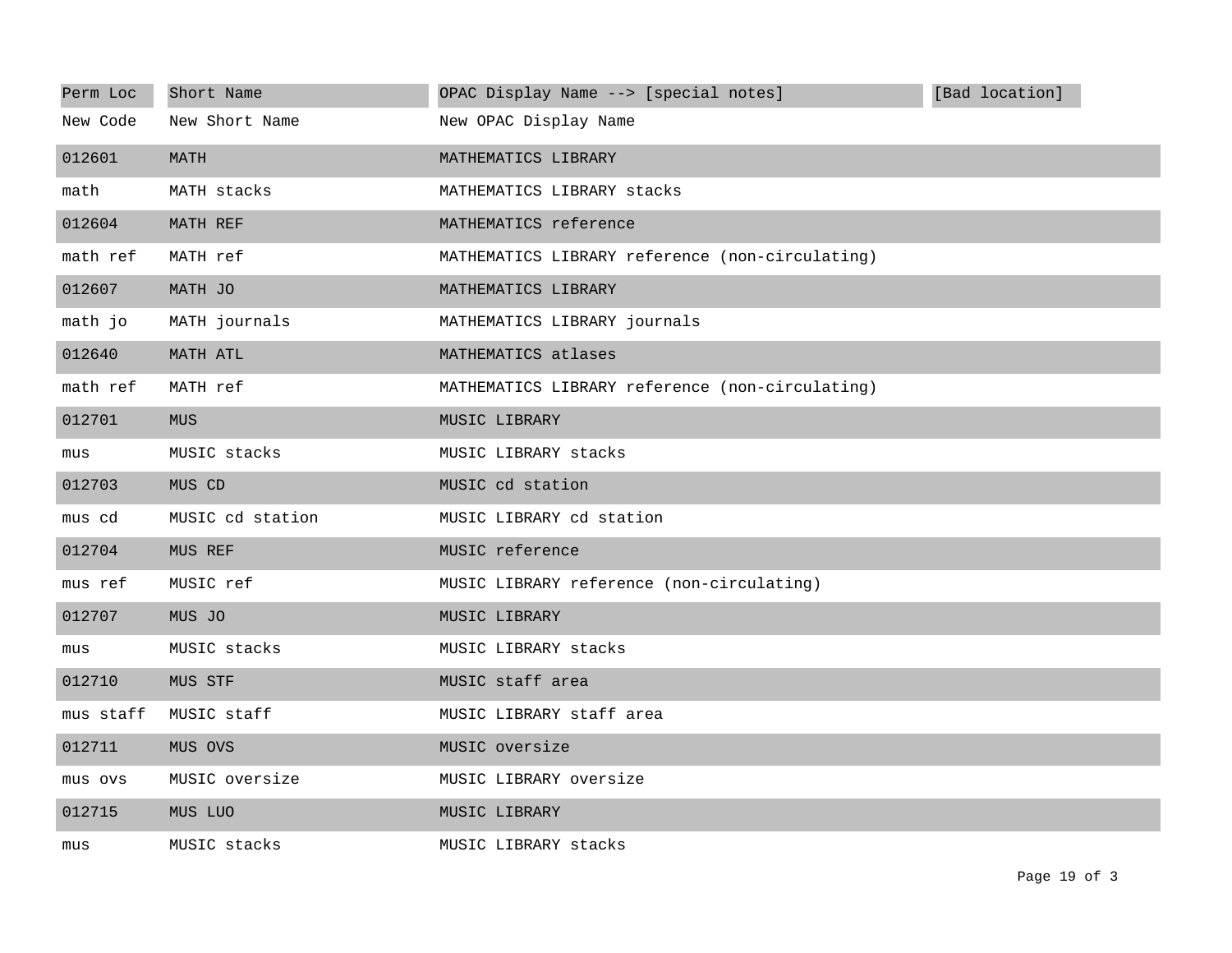| Perm Loc | Short Name         | OPAC Display Name --> [special notes]         | [Bad location] |
|----------|--------------------|-----------------------------------------------|----------------|
| New Code | New Short Name     | New OPAC Display Name                         |                |
| 012740   | MUS CAS            | MUSIC cassette                                |                |
| mus cass | MUSIC audio cass   | MUSIC LIBRARY audio cassettes                 |                |
| 012741   | MUS CPC            | MUSIC compact disc                            |                |
| mus cpc  | MUSIC compact disc | MUSIC LIBRARY compact disc                    |                |
| 012742   | MUS PER            | MUSIC performance                             |                |
| mus perf | MUSIC performance  | MUSIC LIBRARY performance                     |                |
| 012743   | MUS SEM            | MUSIC seminar room                            |                |
| mus sem  | MUSIC seminar room | MUSIC LIBRARY seminar room                    |                |
| 012744   | MUS PREB           | MUSIC prebindery                              |                |
| mus scor | MUSIC scores       | MUSIC LIBRARY scores                          |                |
| 012801   | <b>NON</b>         | NON-UBC LOCATION                              |                |
| cleanup  | CLEANUP            | Data cleanup location                         |                |
| 013001   | PRES               | PRESERVATION OFFICE                           |                |
| lpc pres | LPC preservation   | PRESERVATION OFFICE                           |                |
| 013201   | SCIE               | SCIENCE & ENGINEERING                         |                |
| scie ref | MN SCI ref         | MAIN LIBRARY Science & Engineering reference  |                |
| 013203   | <b>SCIE CD</b>     | SCI & ENG cd station                          |                |
| scie cd  | MN SCI cd station  | MAIN LIBRARY Science & Engineering cd station |                |
| 013204   | <b>SCIE REF</b>    | SCI & ENG reference                           |                |
| scie ref | MN SCI ref         | MAIN LIBRARY Science & Engineering reference  |                |
| 013206   | SCIE IA            | SCI & ENG indexes&abstracts                   |                |
| scie ref | MN SCI ref         | MAIN LIBRARY Science & Engineering reference  |                |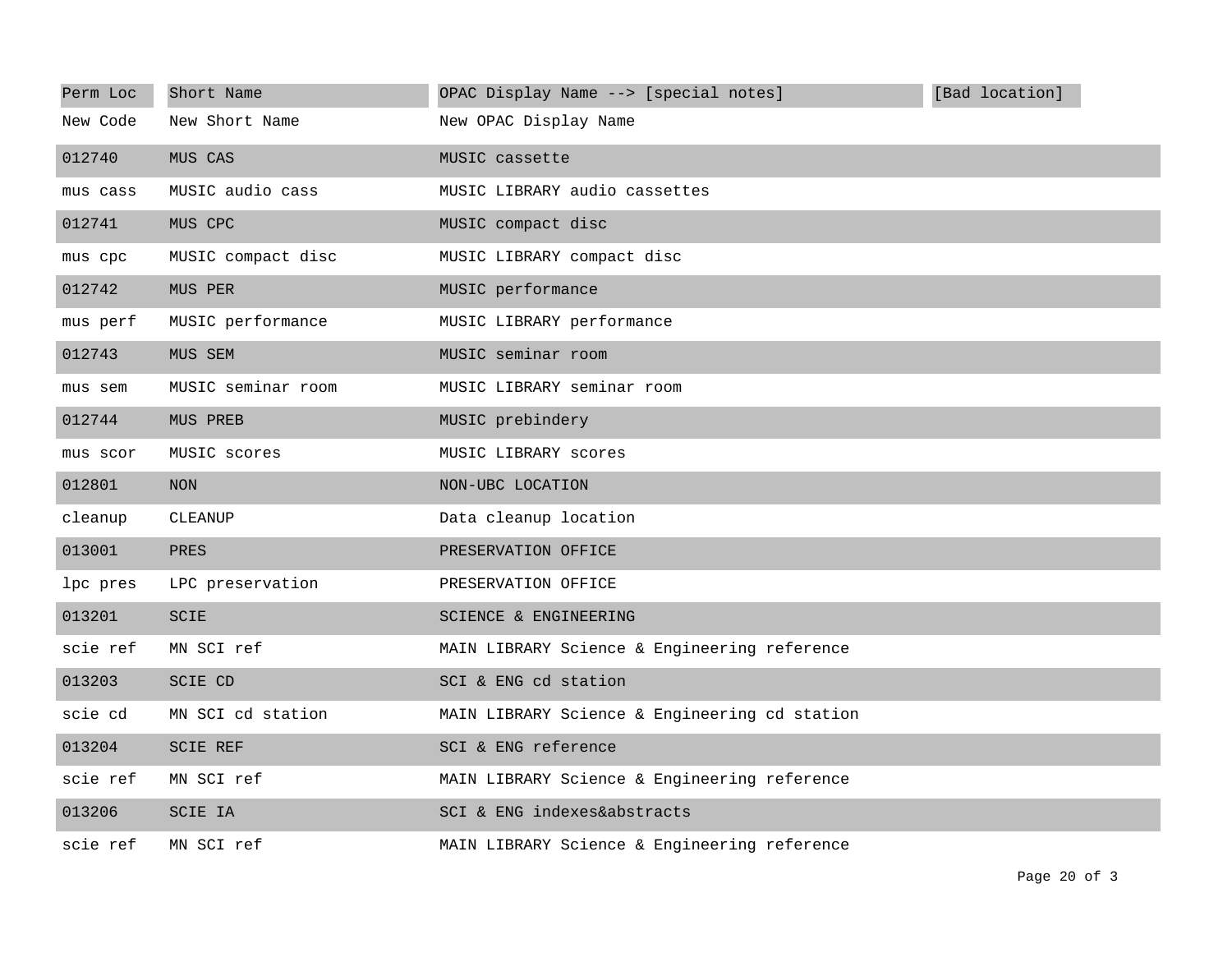| Perm Loc  | Short Name       | OPAC Display Name --> [special notes]                   | [Bad location] |
|-----------|------------------|---------------------------------------------------------|----------------|
| New Code  | New Short Name   | New OPAC Display Name                                   |                |
| 013208    | <b>SCIE MIC</b>  | SCI & ENG microforms                                    |                |
| scie micr | MN SCI micro     | MAIN LIBRARY Science & Engineering microforms           |                |
| 013210    | <b>SCIE STF</b>  | SCI & ENG staff area                                    |                |
| scie staf | MN SCI staff     | MAIN LIBRARY Science & Engineering staff area           |                |
| 013214    | <b>SCIE GOV</b>  | SCI & ENG govt pubs                                     |                |
| scie gp   | MN SCI gov pubs  | MAIN LIBRARY Science & Engineering gov pubs             |                |
| 013240    | <b>SCIE AN</b>   | SCI & ENG annual reports                                |                |
| cleanup   | CLEANUP          | Data cleanup location                                   |                |
| 013241    | KRNR PAT         | KOERNER PATSCAN office --> Cleanup records post-mig     |                |
| kr pat    | KOERNER PATSCAN  | KOERNER LIBRARY PATSCAN office (Floor 2)                |                |
| 013242    | SCIE RCO         | SCI & ENG ref conf index                                |                |
| scie ref  | MN SCI ref       | MAIN LIBRARY Science & Engineering reference            |                |
| 013243    | SCIE RDI         | SCI & ENG ref dictionary                                |                |
| scie ref  | MN SCI ref       | MAIN LIBRARY Science & Engineering reference            |                |
| 013244    | <b>SCIE RDH</b>  | SCI & ENG ref directory                                 |                |
| scie ref  | MN SCI ref       | MAIN LIBRARY Science & Engineering reference            |                |
| 013245    | <b>SCIE RSW</b>  | SCI & ENG ref softw directory                           |                |
| scie ref  | MN SCI ref       | MAIN LIBRARY Science & Engineering reference            |                |
| 013246    | <b>SCIE RFT</b>  | SCI & ENG ref transl index                              |                |
| scie ref  | MN SCI ref       | MAIN LIBRARY Science & Engineering reference            |                |
| 013247    | <b>SCIE STD</b>  | SCI & ENG standards collection                          |                |
| scie std  | MN SCI standards | MAIN LIBRARY Science & Engineering standards collection |                |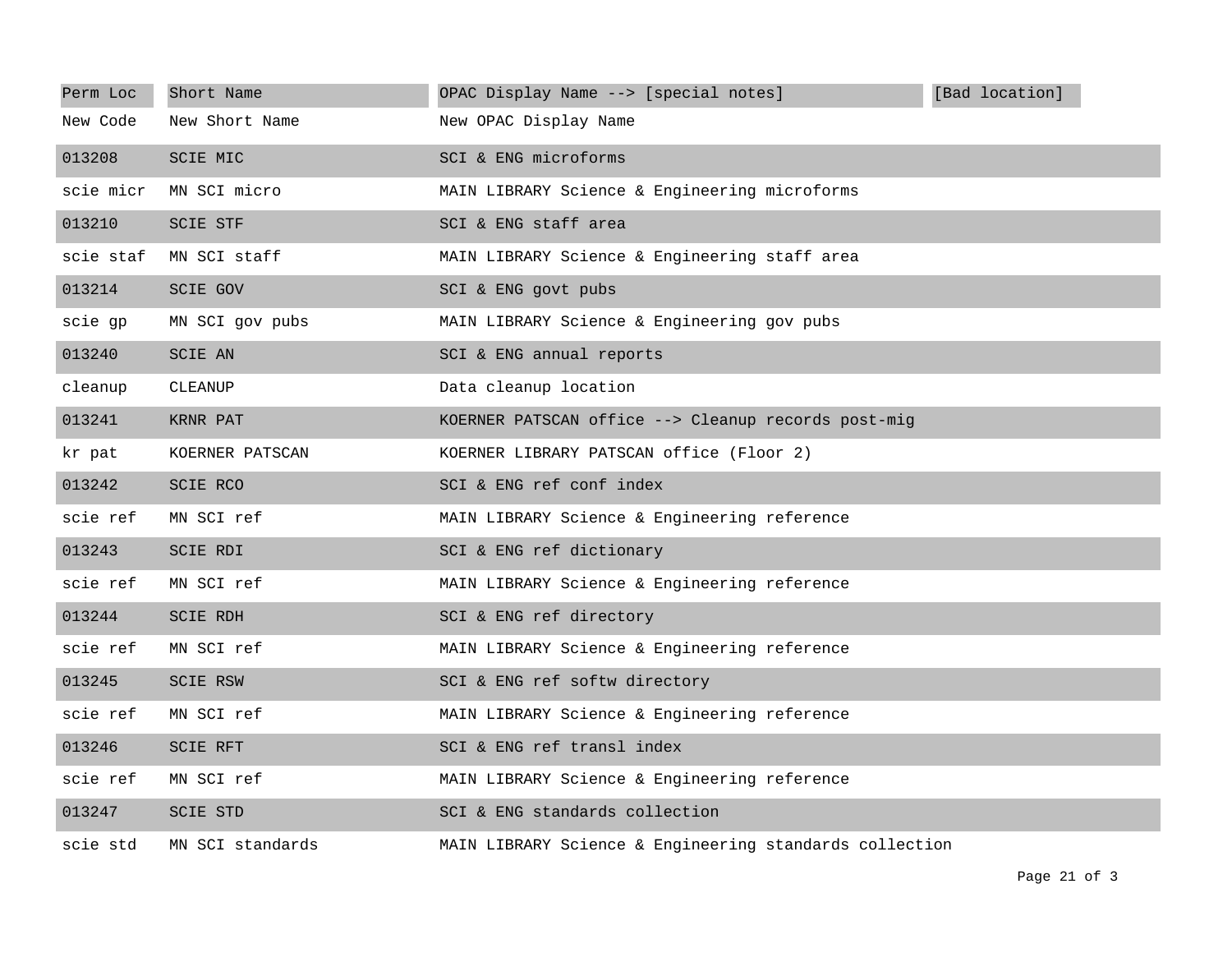| Perm Loc  | Short Name       | OPAC Display Name --> [special notes]                   | [Bad location] |
|-----------|------------------|---------------------------------------------------------|----------------|
| New Code  | New Short Name   | New OPAC Display Name                                   |                |
| 013248    | <b>SCIE STO</b>  | SCI & ENG storage                                       |                |
| scie stor | MN SCI stor      | MAIN LIBRARY Science & Engineering storage              |                |
| 013301    | <b>SP</b>        | RARE BOOKS & SPECIAL COLL                               |                |
| rbsc      | <b>RBSC</b>      | RARE BOOKS & SPECIAL COLLECTIONS                        |                |
| 013304    | SP REF           | RARE BKS & SP COLL reference                            |                |
| rbsc ref  | RBSC ref         | RARE BOOKS & SPECIAL COLLECTIONS reference              |                |
| 013307    | SP               | RARE BOOKS & SPECIAL COLL                               |                |
| rbsc      | RBSC             | RARE BOOKS & SPECIAL COLLECTIONS                        |                |
| 013308    | SP MIC           | RARE BKS & SP COLL microforms                           |                |
| rbsc micr | RBSC micro       | RARE BOOKS & SPECIAL COLLECTIONS microforms             |                |
| 013310    | SP STF           | RARE BKS & SP COLL staff area                           |                |
| rbsc staf | RBSC staff       | RARE BOOKS & SPECIAL COLLECTIONS staff area             |                |
| 013311    | SP OVS           | RARE BKS & SP COLL oversize                             |                |
| rbsc ovs  | RBSC oversize    | RARE BOOKS & SPECIAL COLLECTIONS oversize               |                |
| 013340    | SP PAM           | RARE BKS & SP COLL pam files                            |                |
| rbsc pam  | RBSC pamphlet    | RARE BOOKS & SPECIAL COLLECTIONS pamphlet files         |                |
| 013341    | SP HT            | RARE BKS & SP COLL hist textbk                          |                |
| rbsc      | RBSC             | RARE BOOKS & SPECIAL COLLECTIONS                        |                |
| 013342    | SP PO            | RARE BKS & SP COLL Polish pubs                          |                |
| rbsc pol  | RBSC Polish      | RARE BOOKS & SPECIAL COLLECTIONS Polish publications    |                |
| 013343    | SP SW            | RARE BKS & SP COLL social work                          |                |
| rbsc sowk | RBSC social work | RARE BOOKS & SPECIAL COLLECTIONS social work collection |                |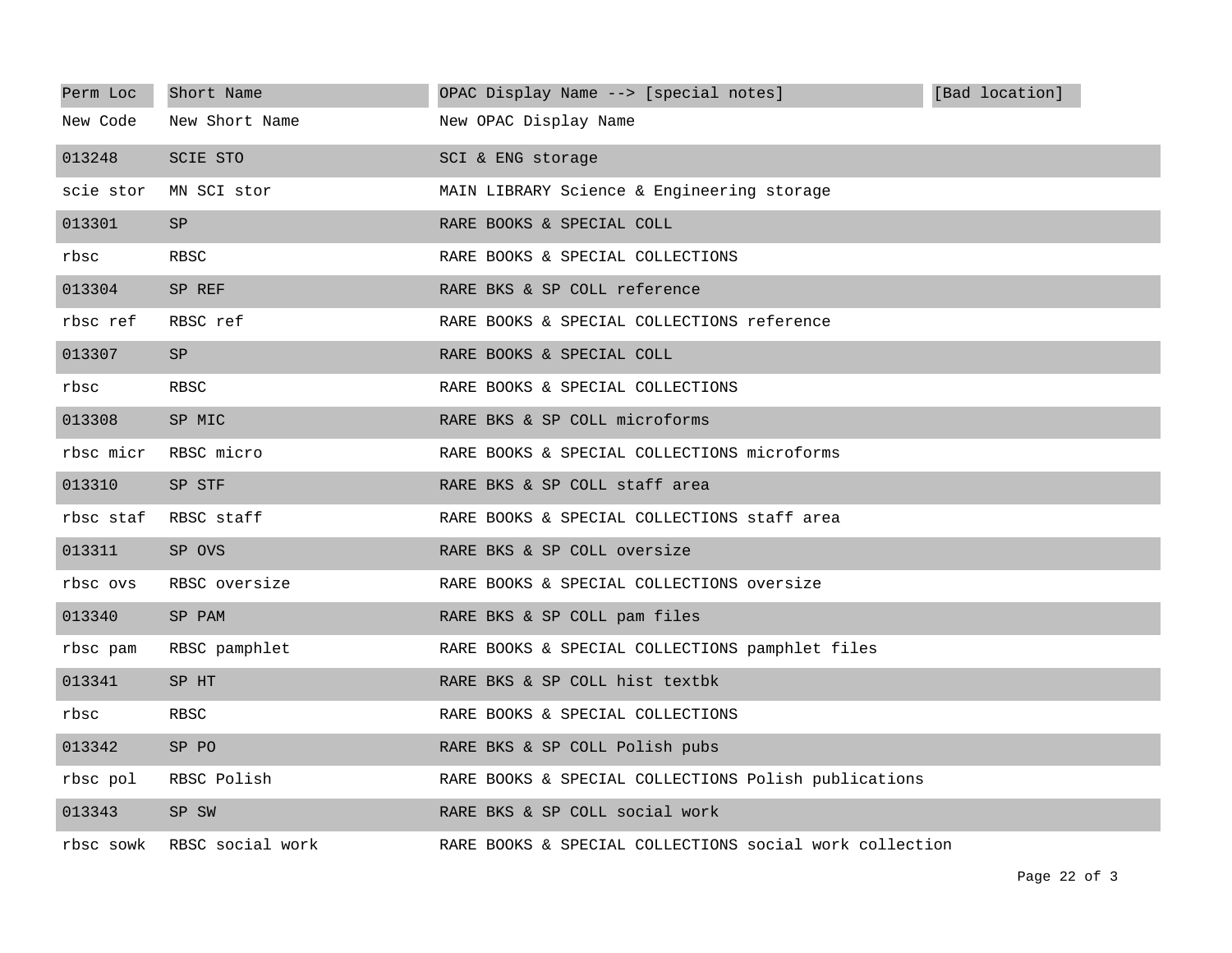| Perm Loc  | Short Name         | OPAC Display Name --> [special notes]                       | [Bad location] |
|-----------|--------------------|-------------------------------------------------------------|----------------|
| New Code  | New Short Name     | New OPAC Display Name                                       |                |
| 013344    | SP UE              | RARE BKS & SP COLL UBC essays                               |                |
| rbsc ubc  | RBSC UBC essays    | RARE BOOKS & SPECIAL COLLECTIONS UBC essays                 |                |
| 013345    | SP JMAP            | RARE BKS & SP COLL Jmaps                                    |                |
| rbsc jmap | RBSC Japanese maps | RARE BOOKS & SPECIAL COLLECTIONS Japanese maps              |                |
| 013346    | SP MAPS            | RARE BKS & SP COLL maps                                     |                |
| rbsc maps | RBSC maps          | RARE BOOKS & SPECIAL COLLECTIONS maps                       |                |
| 013348    | SP LPC             | RARE BKS & SP COLL stor (LPC)                               |                |
| rbsc lpc  | RBSC LPC           | RARE BOOKS & SPECIAL COLLECTIONS storage (LPC)              |                |
| 013401    | <b>STPL</b>        | ST. PAUL'S HOSPITAL LIBRARY --> Cassettes, CD-ROMs,         |                |
| stpl      | ST PAULS           | ST. PAUL'S HOSPITAL LIBRARY stacks                          |                |
| 013404    | STPL REF           | ST. PAUL'S reference                                        |                |
| stpl ref  | ST. PAULS ref      | ST. PAUL'S HOSPITAL LIBRARY reference (non-circulating)     |                |
| 013405    | STPL VF            | ST. PAUL'S vertical file                                    |                |
| stpl pam  | ST. PAULS pamphlet | ST. PAUL'S HOSPITAL LIBRARY pamphlet files                  |                |
| 013407    | STPL JO            | ST. PAUL'S HOSPITAL LIBRARY                                 |                |
| stpl jo   | ST. PAULS journals | ST. PAUL'S HOSPITAL LIBRARY journals                        |                |
| 013413    | STPL RES           | ST. PAUL'S reserve                                          |                |
| stpl res  | ST. PAULS reserve  | ST. PAUL'S HOSPITAL LIBRARY reserve collection (1 day loan) |                |
| 013468    | STPL DON           | ST PAUL'S donated collections                               |                |
| stpl don  | ST. PAULS donated  | ST. PAUL'S HOSPITAL LIBRARY donated collections             |                |
| 013540    | STOR LP1           | STORAGE MacMillan (LP1)                                     |                |
| lpc stor  | LPC storage B      | LPC storage B                                               |                |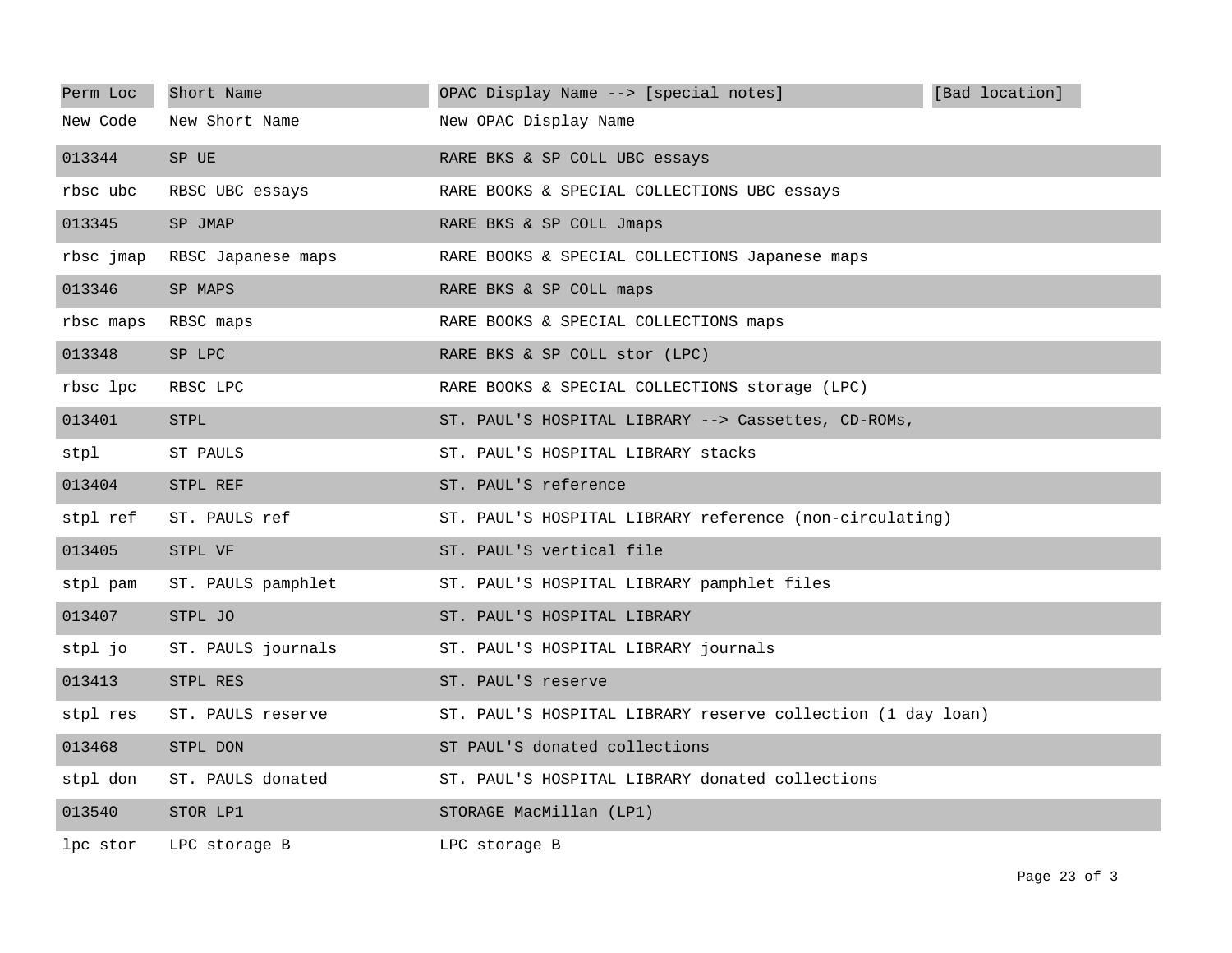| Perm Loc | Short Name     | OPAC Display Name --> [special notes] | [Bad location] |
|----------|----------------|---------------------------------------|----------------|
| New Code | New Short Name | New OPAC Display Name                 |                |
| 013541   | STOR LP2       | STORAGE Sci & Eng (LP2)               |                |
| lpc stor | LPC storage B  | LPC storage B                         |                |
| 013542   | STOR LP3       | STORAGE Koerner Ref (LP3)             |                |
| lpc stor | LPC storage B  | LPC storage B                         |                |
| 013543   | STOR LP4       | STORAGE Main/Koerner (LP4)            |                |
| lpc stor | LPC storage B  | LPC storage B                         |                |
| 013544   | STOR LP5       | STORAGE Fine Arts (LP5)               |                |
| lpc stor | LPC storage B  | LPC storage B                         |                |
| 013545   | STOR LP6       | STORAGE Education (LP6)               |                |
| lpc stor | LPC storage B  | LPC storage B                         |                |
| 013546   | STOR LP9       | STORAGE Main (LP9)                    |                |
| lpc stor | LPC storage B  | LPC storage B                         |                |
| 013547   | STOR LPA       | STORAGE Main (LPA)                    |                |
| lpc stor | LPC storage A  | LPC storage A                         |                |
| 013548   | STOR LPG       | STORAGE LPG                           |                |
| lpc stor | LPC storage A  | LPC storage A                         |                |
| 013549   | STOR LPI       | STORAGE LPI                           |                |
| lpc stor | LPC storage B  | LPC storage B                         |                |
| 013550   | STOR LW1       | STORAGE LW1                           |                |
| lpc stor | LPC storage A  | LPC storage A                         |                |
| 013551   | STOR LWI       | STORAGE LWI                           |                |
| lpc stor | LPC storage A  | LPC storage A                         |                |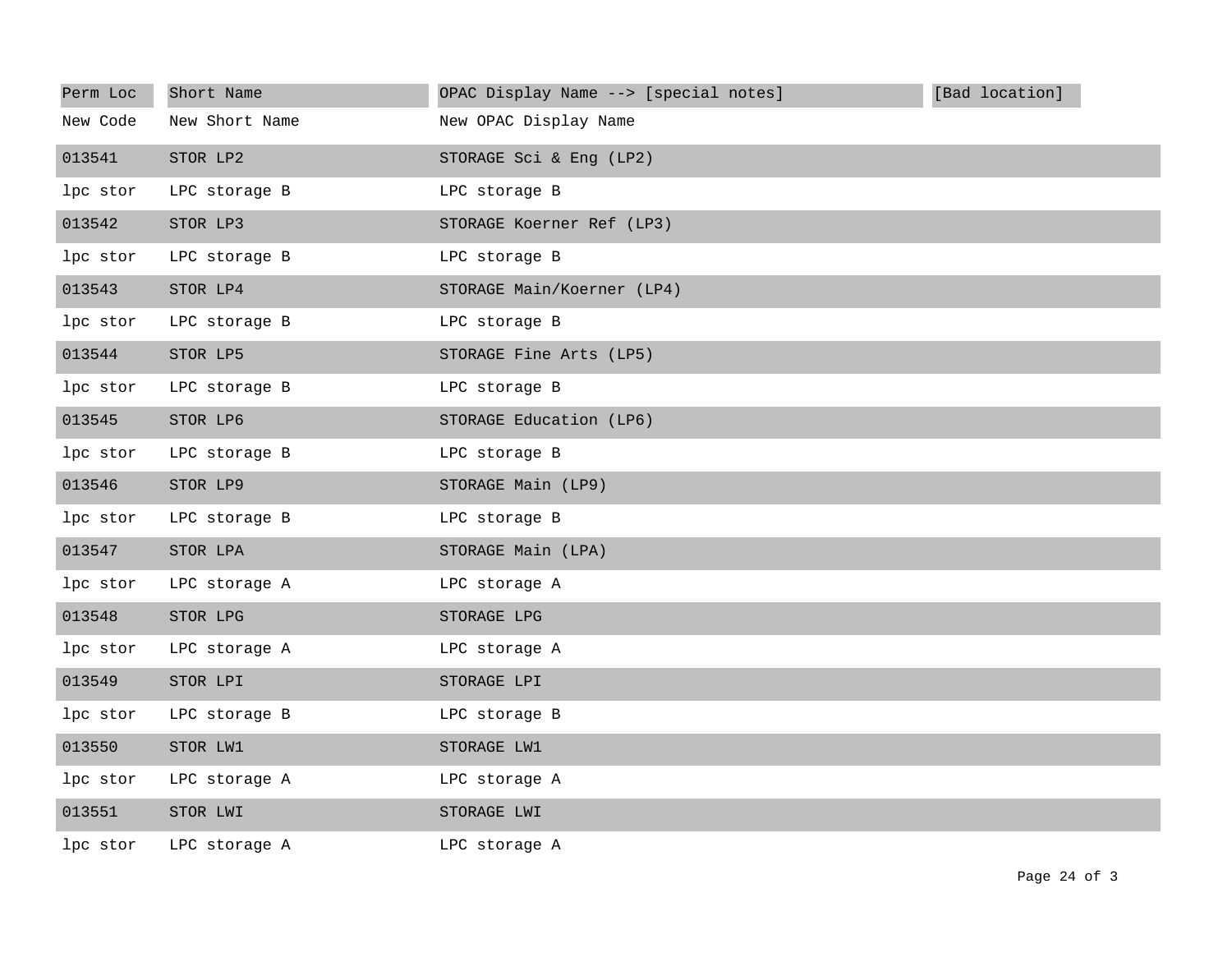| Perm Loc   | Short Name          | OPAC Display Name --> [special notes]          | [Bad location] |
|------------|---------------------|------------------------------------------------|----------------|
| New Code   | New Short Name      | New OPAC Display Name                          |                |
| 013552     | STOR MF7            | STORAGE Koerner Microforms                     |                |
| kr mc sto  | KOERNER micro stor  | KOERNER LIBRARY microforms storage (Floor 2)   |                |
| 013553     | STOR MN             | STORAGE Main (MN)                              |                |
| mn mn      | MAIN stor (MN)      | MAIN LIBRARY storage (MN)                      |                |
| 013554     | STOR MN1            | STORAGE Main (MN1)                             |                |
| mn mnl     | MAIN stor (MN1)     | MAIN LIBRARY storage (MN1)                     |                |
| 013555     | STOR MN2            | STORAGE Main (MN2)                             |                |
| $mn$ $mn2$ | MAIN stor (MN2)     | MAIN LIBRARY storage (MN2)                     |                |
| 013556     | STOR MN7            | STORAGE Main (MN7)                             |                |
| mn mn7     | MAIN stor (MN7)     | MAIN LIBRARY storage (MN7)                     |                |
| 013557     | STOR MNA            | STORAGE Main (MNA)                             |                |
| mn mna     | MAIN stor (MNA)     | MAIN LIBRARY storage (MNA)                     |                |
| 013558     | STOR MNF            | STORAGE Music (MNF) --> Cleanup post-migration |                |
| mn mnf     | MAIN stor (MNF)     | MAIN LIBRARY storage (MNF)                     |                |
| 013559     | STOR MNK            | STORAGE Law (MNK)                              |                |
| mn mnk     | MAIN stor (MNK)     | MAIN LIBRARY storage (MNK)                     |                |
| 013562     | STOR WD1            | STORAGE Woodward (WD1)                         |                |
| wd wd1     | WOODWARD stor (WD1) | WOODWARD LIBRARY storage (WD1)                 |                |
| 013563     | STOR WD2            | STORAGE Woodward (WD2)                         |                |
| wd wd2     | WOODWARD stor (WD2) | WOODWARD LIBRARY storage (WD2)                 |                |
| 013564     | STOR LPA            | STORAGE Asian (LPA)                            |                |
| lpc stor   | LPC storage A       | LPC storage A                                  |                |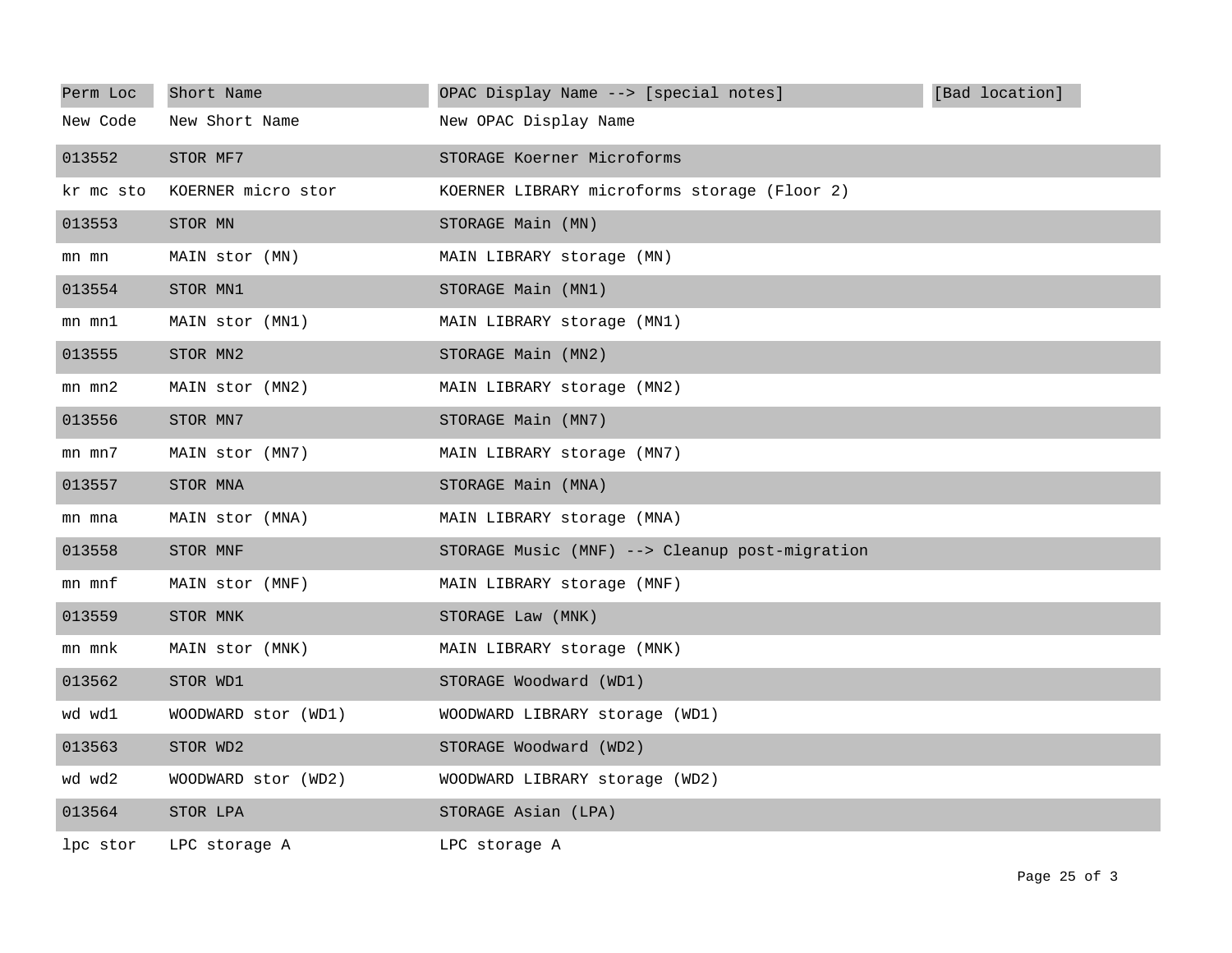| Perm Loc  | Short Name          | OPAC Display Name --> [special notes]    | [Bad location]      |
|-----------|---------------------|------------------------------------------|---------------------|
| New Code  | New Short Name      | New OPAC Display Name                    |                     |
| 013565    | STOR ASI            | STORAGE Asian Indic                      | <b>Bad location</b> |
| cleanup   | CLEANUP             | Data cleanup location                    |                     |
| 013566    | STOR BMB            | STORAGE BMB 700 W 10th                   |                     |
| cleanup   | CLEANUP             | Data cleanup location                    |                     |
| 013567    | STOR EL             | STORAGE Education (EL)                   |                     |
| lpc stor  | LPC storage B       | LPC storage B                            |                     |
| 013568    | STOR FAL            | STORAGE Fine Arts (FAL)                  |                     |
| lpc stor  | LPC storage B       | LPC storage B                            |                     |
| 013569    | STOR HAM            | STORAGE Hamber (BCCH/BCWH)               |                     |
| hamb stor | HAMBER storage      | HAMBER LIBRARY storage                   |                     |
| 013570    | STOR KRN            | STORAGE Koerner                          |                     |
| kr stor   | KOERNER storage     | KOERNER LIBRARY storage (Floor 3)        |                     |
| 013571    | STOR KRF            | STORAGE Koerner Ref (KRF)                |                     |
| lpc stor  | LPC storage B       | LPC storage B                            |                     |
| 013574    | STOR ANX            | STORAGE MacMillan (Annex)                |                     |
| mcm annex | MACMILLAN annex     | MACMILLAN LIBRARY annex                  |                     |
| 013575    | STOR MN             | STORAGE Main (MN)                        |                     |
| mn mn     | MAIN stor (MN)      | MAIN LIBRARY storage (MN)                |                     |
| 013577    | STOR SP             | STORAGE Special Collections              |                     |
| rbsc stor | RBSC stor           | RARE BOOKS & SPECIAL COLLECTIONS storage |                     |
| 013579    | STOR WD             | STORAGE Woodward (WD)                    |                     |
| wd wd1    | WOODWARD stor (WD1) | WOODWARD LIBRARY storage (WD1)           |                     |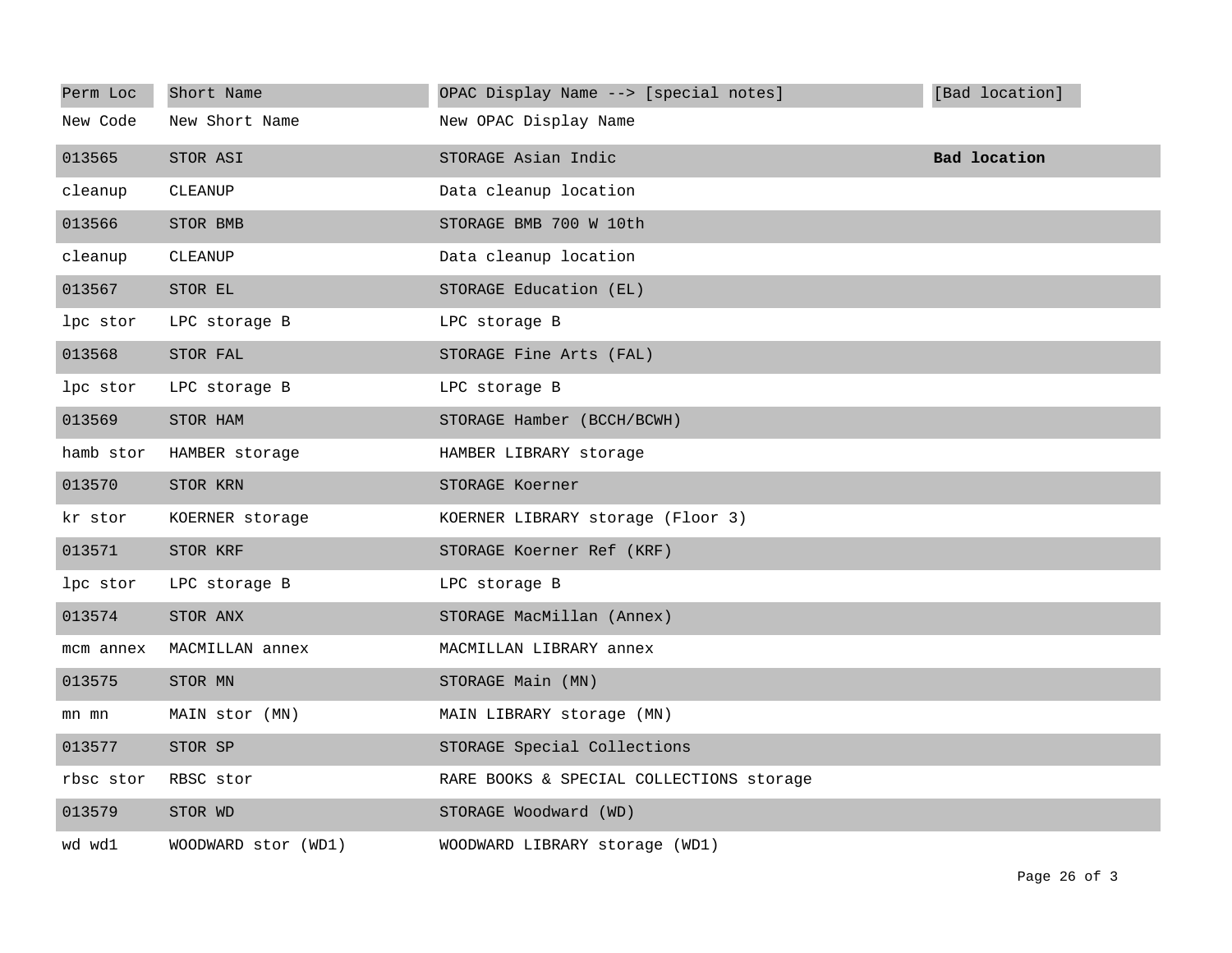| Perm Loc  | Short Name               | OPAC Display Name --> [special notes]              | [Bad location] |
|-----------|--------------------------|----------------------------------------------------|----------------|
| New Code  | New Short Name           | New OPAC Display Name                              |                |
| 013580    | STOR WIL                 | MAIN Wilson lp storage                             |                |
| mn wil st | MAIN stor (Wilson)       | MAIN LIBRARY storage (Wilson)                      |                |
| 013581    | STOR KRM                 | STORAGE                                            |                |
| cleanup   | CLEANUP                  | Data cleanup location                              |                |
| 013582    | STOR MN7                 | KOERNER music mcr storage                          |                |
| kr mc mus | KOERNER micro music stor | KOERNER LIBRARY microforms music storage (Floor 2) |                |
| 013583    | STOR MON                 | STORAGE Main monos                                 |                |
| mn monos  | MAIN storage (monos)     | MAIN LIBRARY storage (monos)                       |                |
| 013584    | STOR SER                 | STORAGE Main serials                               |                |
| mn serial | MAIN storage (serials)   | MAIN LIBRARY storage (serials)                     |                |
| 013601    | SYS                      | SYSTEMS                                            |                |
| lpc sys   | LPC systems              | SYSTEMS                                            |                |
| 013699    | WTHDRN                   | Withdrawn items                                    |                |
| withdrawn | WITHDRAWN                | WITHDRAWN                                          |                |
| 013701    | TRI                      | TRIUMF                                             |                |
| triumf    | TRIUMF                   | TRIUMF                                             |                |
| 013801    | SYSU                     | ONLINE                                             |                |
| online    | ONLINE                   | ONLINE                                             |                |
| 014001    | WD                       | WOODWARD LIBRARY                                   |                |
| wd        | WOODWARD stacks          | WOODWARD LIBRARY stacks                            |                |
| 014002    | WD AV                    | WOODWARD audio-visual                              |                |
| wd av     | WOODWARD audio-visual    | WOODWARD LIBRARY audio-visual                      |                |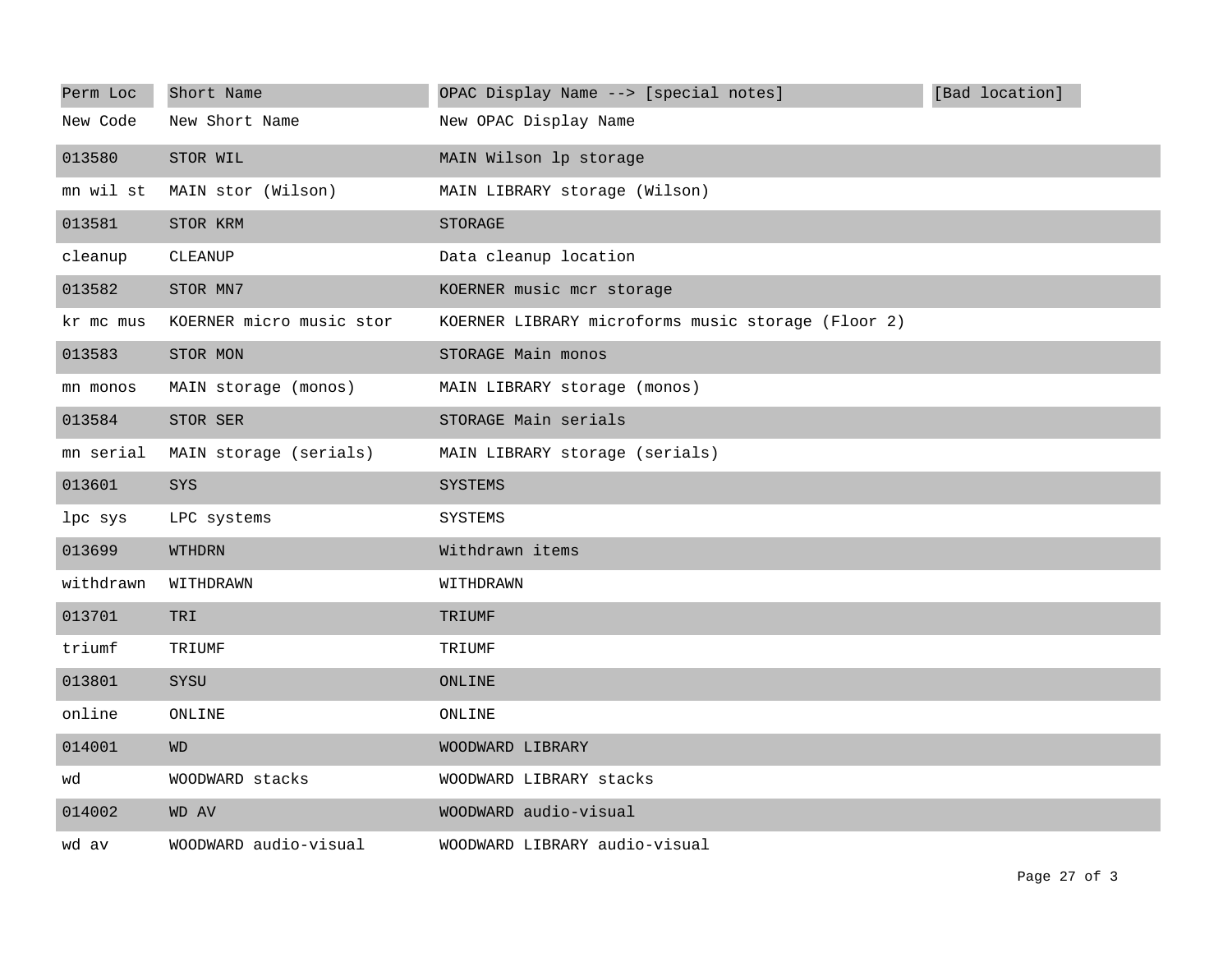| Perm Loc  | Short Name          | OPAC Display Name --> [special notes]        | [Bad location] |
|-----------|---------------------|----------------------------------------------|----------------|
| New Code  | New Short Name      | New OPAC Display Name                        |                |
| 014003    | WD CD               | WOODWARD cd station                          |                |
| wd cd     | WOODWARD cd station | WOODWARD LIBRARY cd station                  |                |
| 014004    | WD REF              | WOODWARD reference                           |                |
| wd ref    | WOODWARD ref        | WOODWARD LIBRARY reference (non-circulating) |                |
| 014005    | WD VF               | WOODWARD vertical file                       |                |
| wd vf     | WOODWARD vert file  | WOODWARD LIBRARY vertical file               |                |
| 014007    | WD JO               | WOODWARD LIBRARY                             |                |
| wd        | WOODWARD stacks     | WOODWARD LIBRARY stacks                      |                |
| 014010    | <b>WD STF</b>       | WOODWARD staff area                          |                |
| wd staff  | WOODWARD staff      | WOODWARD LIBRARY staff area                  |                |
| 014014    | WD GOV              | WOODWARD govt pubs                           |                |
| wd qp     | WOODWARD gov pubs   | WOODWARD LIBRARY gov pubs                    |                |
| 014015    | WD LUO              | WOODWARD LIBRARY                             |                |
| wd        | WOODWARD stacks     | WOODWARD LIBRARY stacks                      |                |
| 014041    | WD BIC              | WOODWARD bibliographic centre                |                |
| wd bib    | WOODWARD bib centre | WOODWARD LIBRARY bibliographic centre        |                |
| 014042    | WD ENC              | WOODWARD encyclopaedias                      |                |
| wd ref en | WOODWARD ref enc    | WOODWARD LIBRARY reference encyclopaedias    |                |
| 014043    | WD LIB              | WOODWARD librarian shelf                     |                |
| wd off    | WOODWARD office     | WOODWARD LIBRARY office                      |                |
| 014044    | WD MEM              | WOODWARD Memorial Rm                         |                |
| wd mem    | WOODWARD Memorial   | WOODWARD LIBRARY Memorial Room               |                |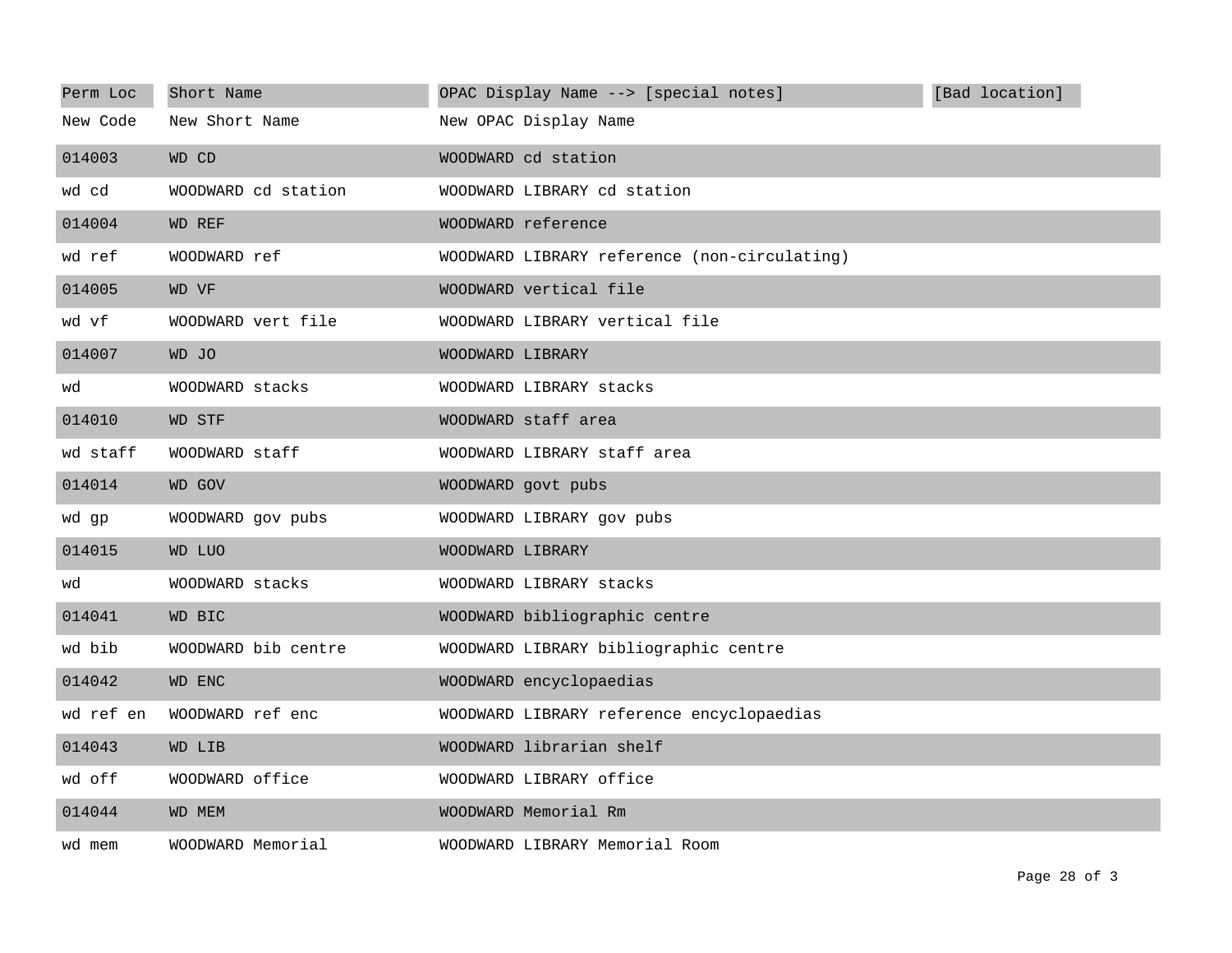| Perm Loc  | Short Name              | OPAC Display Name --> [special notes]              | [Bad location]      |
|-----------|-------------------------|----------------------------------------------------|---------------------|
| New Code  | New Short Name          | New OPAC Display Name                              |                     |
| 014045    | WD MRR                  | WOODWARD Memorial Rm rare                          |                     |
| wd mem ra | WOODWARD Memorial rare  | WOODWARD LIBRARY Memorial Room rare                |                     |
| 014046    | WD MMH                  | WOODWARD Memorial Rm Hawthorn                      |                     |
| wd mem ha | WOODWARD Memorial Haw   | WOODWARD LIBRARY Memorial Room Hawthorn collection |                     |
| 014047    | WD MRE                  | WOODWARD Memorial Rm ext                           |                     |
| wd mem ex | WOODWARD Memorial exten | WOODWARD LIBRARY Memorial Room extension           |                     |
| 014049    | WD RAR                  | WOODWARD Memorial Rm rare                          | <b>Bad location</b> |
| wd mem ra | WOODWARD Memorial rare  | WOODWARD LIBRARY Memorial Room rare                |                     |
| 014050    | WD RFA                  | WOODWARD ref atlases                               |                     |
| wd ref    | WOODWARD ref            | WOODWARD LIBRARY reference (non-circulating)       |                     |
| 014051    | WD RDI                  | WOODWARD ref dictionary                            |                     |
| wd ref di | WOODWARD ref dictionary | WOODWARD LIBRARY reference dictionary              |                     |
| 014052    | WD RDH                  | WOODWARD ref directory                             |                     |
| wd ref di | WOODWARD ref directory  | WOODWARD LIBRARY reference directory               |                     |
| 014053    | WD RFH                  | WOODWARD ref health                                |                     |
| wd ref    | WOODWARD ref            | WOODWARD LIBRARY reference (non-circulating)       |                     |
| 014054    | WD RILL                 | WOODWARD ref ILL                                   |                     |
| wd ref il | WOODWARD ref ILL        | WOODWARD LIBRARY reference interlibrary loans      |                     |
| 014055    | WD RFO                  | WOODWARD ref office                                |                     |
| wd off    | WOODWARD office         | WOODWARD LIBRARY office                            |                     |
| 014056    | WD RST                  | WOODWARD ref stats                                 |                     |
| wd ref st | WOODWARD ref stats      | WOODWARD LIBRARY reference statistics              |                     |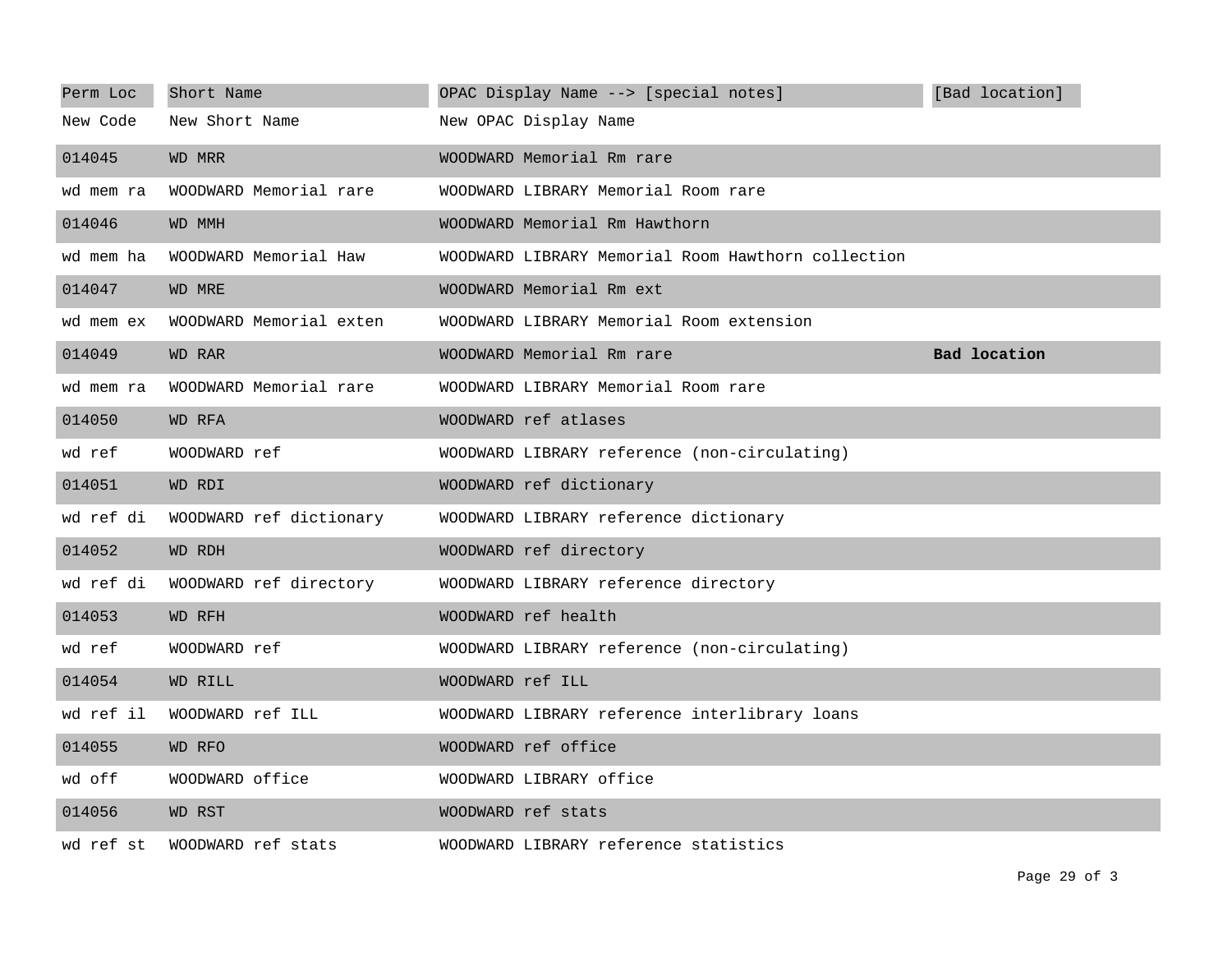| Perm Loc  | Short Name               | OPAC Display Name --> [special notes]        | [Bad location] |
|-----------|--------------------------|----------------------------------------------|----------------|
| New Code  | New Short Name           | New OPAC Display Name                        |                |
| 014057    | WD RBI                   | WOODWARD ref biology                         |                |
| wd ref    | WOODWARD ref             | WOODWARD LIBRARY reference (non-circulating) |                |
| 014058    | WD RCH                   | WOODWARD ref consumer health                 |                |
| wd ref ch | WOODWARD ref cons health | WOODWARD LIBRARY reference consumer health   |                |
| 014060    | WD RGP                   | WOODWARD ref govt pubs                       |                |
| wd ref gp | WOODWARD ref gov pubs    | WOODWARD LIBRARY reference gov pubs          |                |
| 014061    | WD RID                   | WOODWARD ref info desk                       |                |
| wd ref in | WOODWARD ref info desk   | WOODWARD LIBRARY reference information desk  |                |
| 014063    | WD RPH                   | WOODWARD ref pharm/bio/chem                  |                |
| wd ref    | WOODWARD ref             | WOODWARD LIBRARY reference (non-circulating) |                |
| 014064    | WD RRB                   | WOODWARD ref retro biogr                     |                |
| wd ref    | WOODWARD ref             | WOODWARD LIBRARY reference (non-circulating) |                |
| 014066    | WD RNU                   | WOODWARD ref nutrition                       |                |
| wd ref    | WOODWARD ref             | WOODWARD LIBRARY reference (non-circulating) |                |
| 014067    | <b>WD LOW</b>            | WOODWARD lower level                         |                |
| wd lower  | WOODWARD lower level     | WOODWARD LIBRARY lower level                 |                |
| 014068    | <b>WD MORG</b>           | WOODWARD storage morgue (WD3)                |                |
| wd wd3    | WOODWARD stor (WD3)      | WOODWARD LIBRARY storage (WD3)               |                |
| 014069    | WD CUJO                  | WOODWARD current journals                    |                |
| wd cujo   | WOODWARD curr journals   | WOODWARD LIBRARY current journals            |                |
| 014101    | XWI                      | XWI7XWA LIBRARY --> Videos to xwi av         |                |
| xwi       | XWI7XWA stacks           | XWI7XWA LIBRARY stacks                       |                |